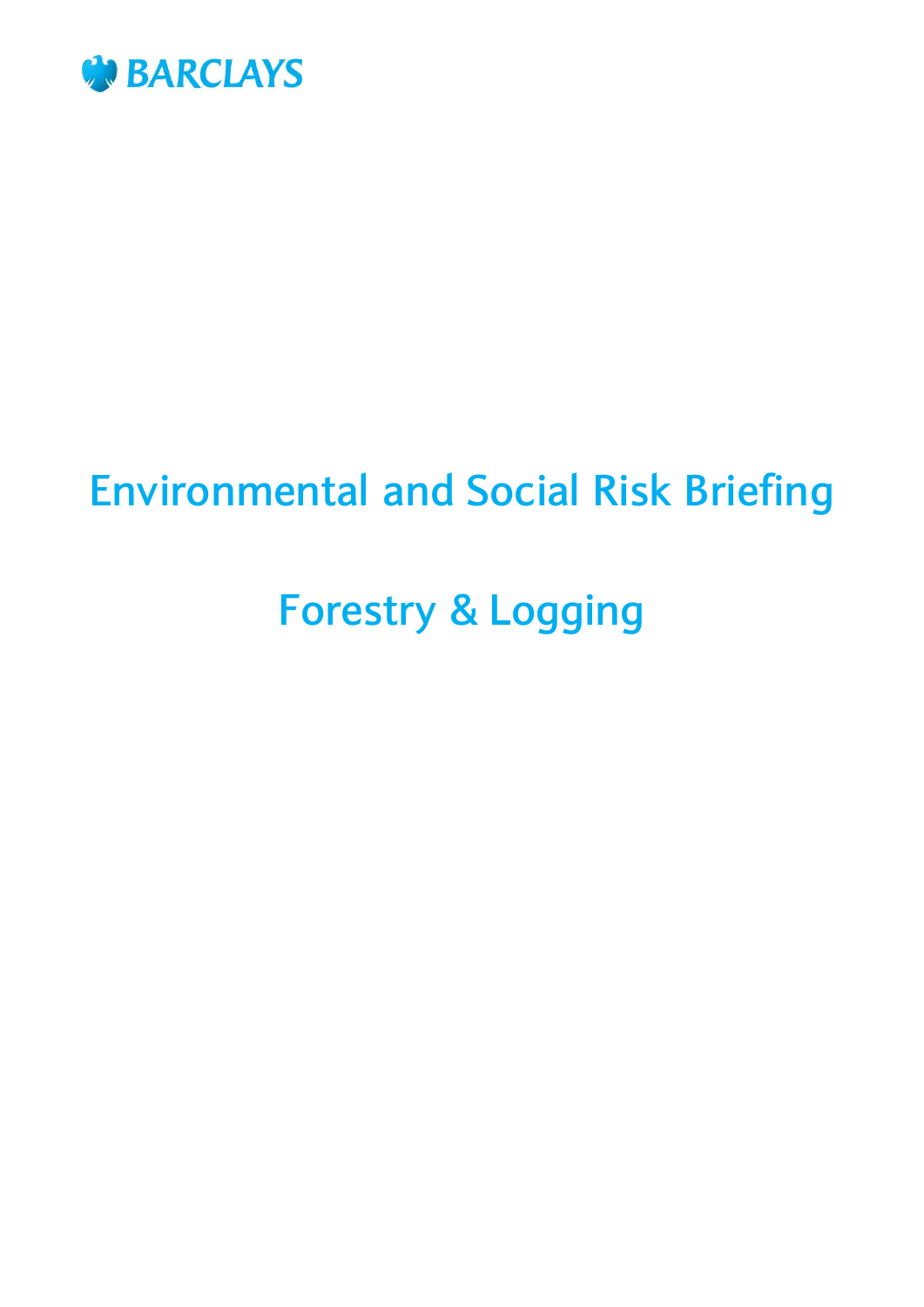

## **Table of Contents**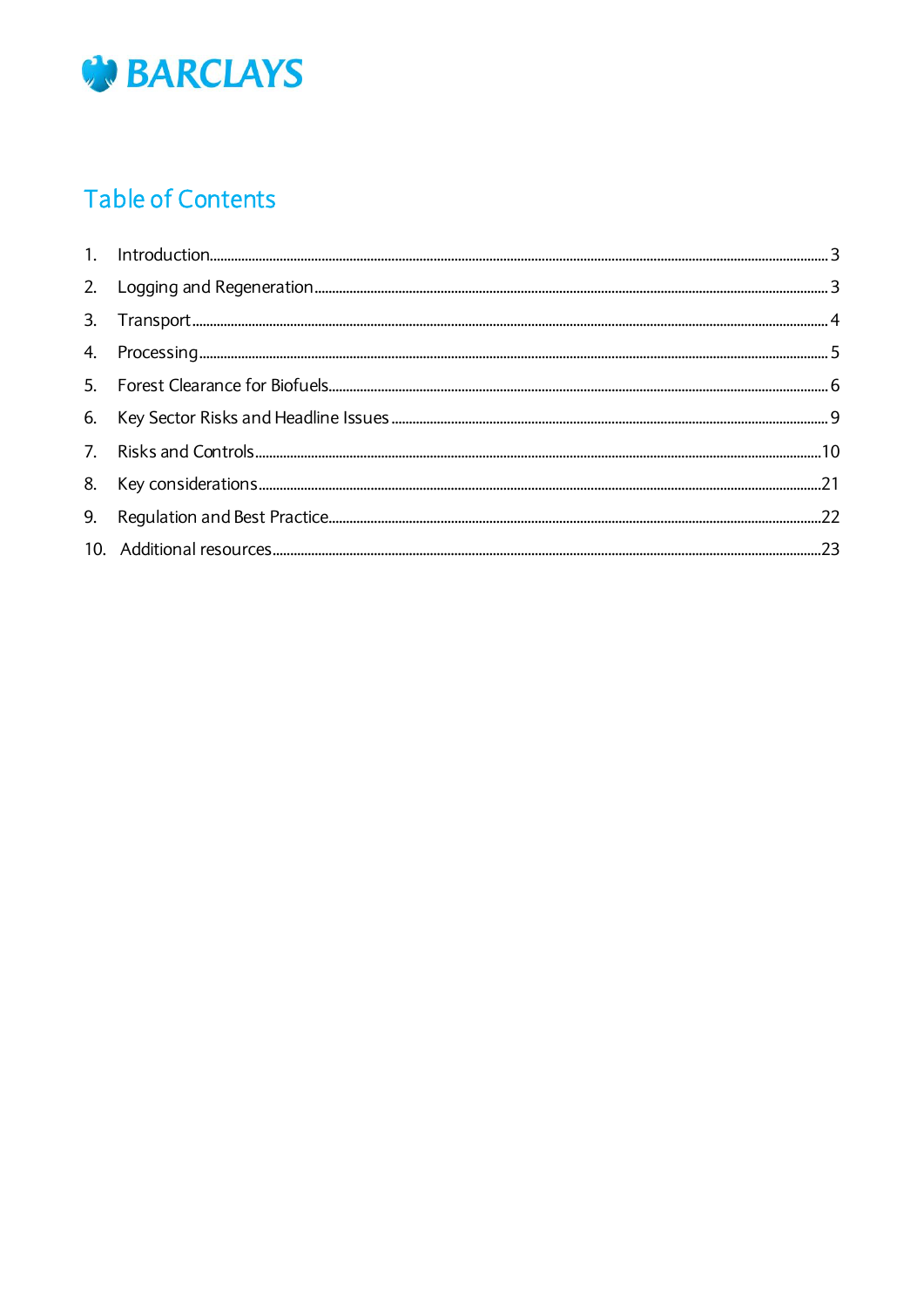

## <span id="page-2-0"></span>1. Introduction

This Environmental and Social Risk Briefing covers the Forestry and Logging industry. Forestry is the practice of managing and using, for human benefit, the natural resources that occur on and in association with forested lands. Logging is the practice of felling and removing trees or the removal of dead or damaged trees from an area, most commonly followed by regeneration of the area to a tree crop. Operations such as land clearing, timber harvesting, timber processing, mechanical site preparation, silvicultural treatments and road construction are also discussed.

The Forestry and Logging life cycle is spilt into three main phases. The first phase encompasses the harvesting or felling trees, and forest regeneration. The second phase incorporates the movement of the trees / wood to a distribution or production facility. The third phase is the wood processing into a range of final products. Each phase will be discussed below.

Forestry and Logging Life Cycle



## <span id="page-2-1"></span>2. Logging and Regeneration

#### 2.1 Logging and forest clearance

Logging is the practice of felling trees, either selectively or by clear felling, and removing them from the forest. Most conventional logging is either for pulpwood production, for the manufacture of paper or for saw logs for lumber production.

The standing tree is felled by chainsaw or large - scale machinery de-limbed and cut into logs of variable length. Ground vehicles are then used to transport (pull, carry or shovel) the logs to the designated loading points where primary processing takes place into various log grades. The logs are transported out of the forests commonly by truck, which use access roads and tracks constructed through the forest..

Page 3 Version 6.0 March 2015 © Barclays Bank PLC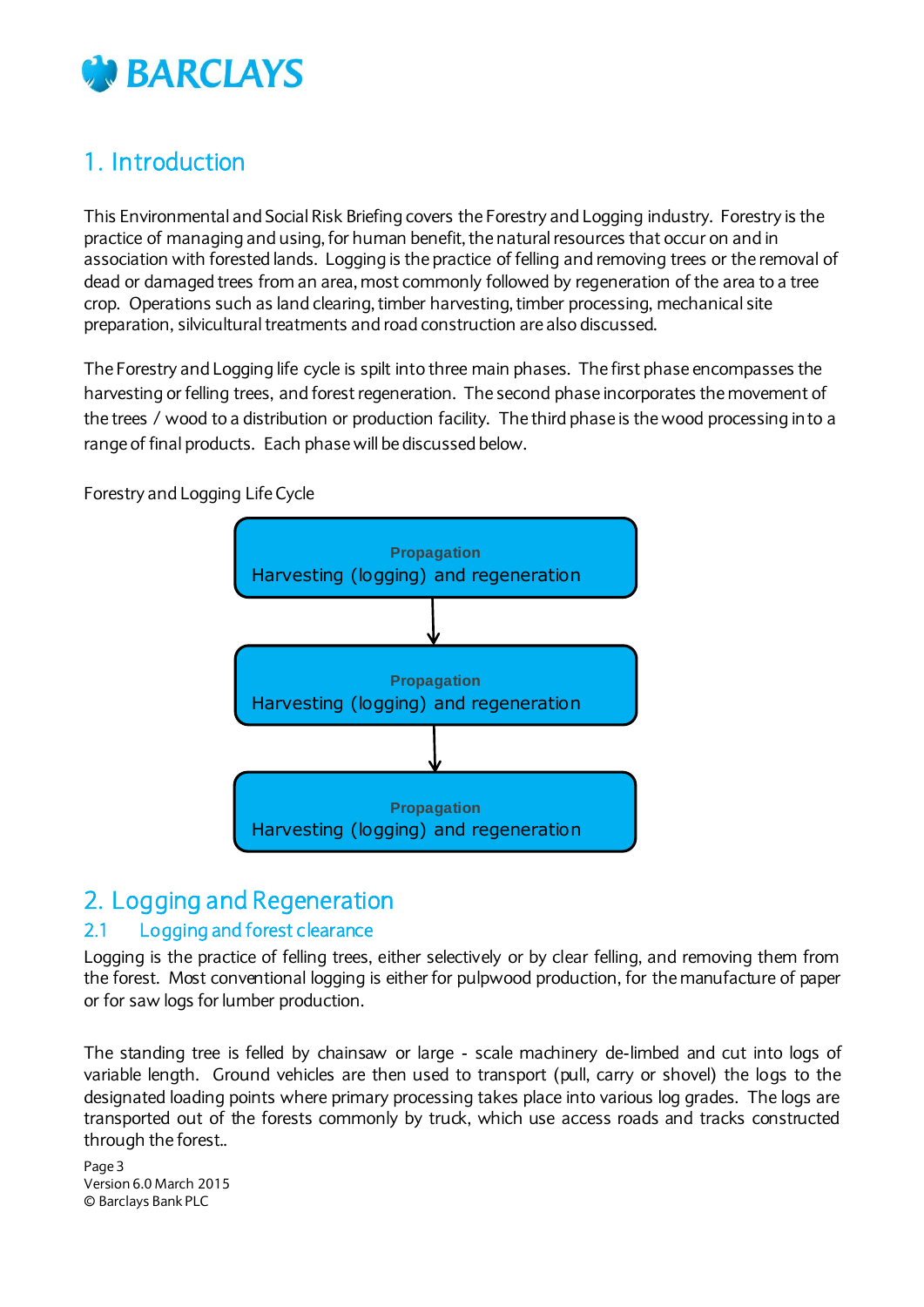

The clearance of forests can cause a range of environmental impacts to air quality, water, soil, flora and fauna. The clearance of native vegetation is particularly controversial and regularly attracts the attention of local and international NGOs.

Regions vulnerable to illegal forest activities include the Amazon Basin, central Africa, south east Asia, particularly Malaysia and Indonesia, and some of the Baltic states.

#### **2.2** Regeneration

After harvesting, regeneration activities are implemented. These vary depending on the proposed land use. Regeneration activities can include the use of fire to encourage seed germination, or hand planting of seedlings into prepared soil. Intensive land uses such as plantation development can involve substantial site preparation in removing post harvest debris.

Following the initial regeneration phase, most forests also undergo on-going management inputs, which may involve use of fertiliser for optimising plant nutrition, or chemicals or manual removal of undesired species.

## <span id="page-3-0"></span>3. Transport

Logging roads are constructed to provide access to the forest for logging and other forest management operations. These vary markedly in road quality, and can include designs of a temporary nature only, such as use of natural surfaces and temporary bridges. Logging trucks when loaded, can carry up to 40 tonnes of wood. In some areas dedicated private use roads are created.

Construction of these roads, especially on steep slopes, can increase the risk of erosion and landslides, which can increase in downstream sedimentation. Logging roads can be the major source of eroded sediment long after actual logging operations are completed in an area. The decommissioning of these roads involves the restoring of natural habitat, which can be quite expensive.

The cost to the public of such road building varies with each jurisdiction and the type of logging licence held by the operator. Although many roads are justified to the public as providing access for recreational and other non-logging users, in many places, a clear decision on the long term intended use of the land, and its related access needs, is not made. Similarly long life roads require on-going maintenance and costs need to be recognised to maintain the road value.

Page 4 Version 6.0 March 2015 © Barclays Bank PLC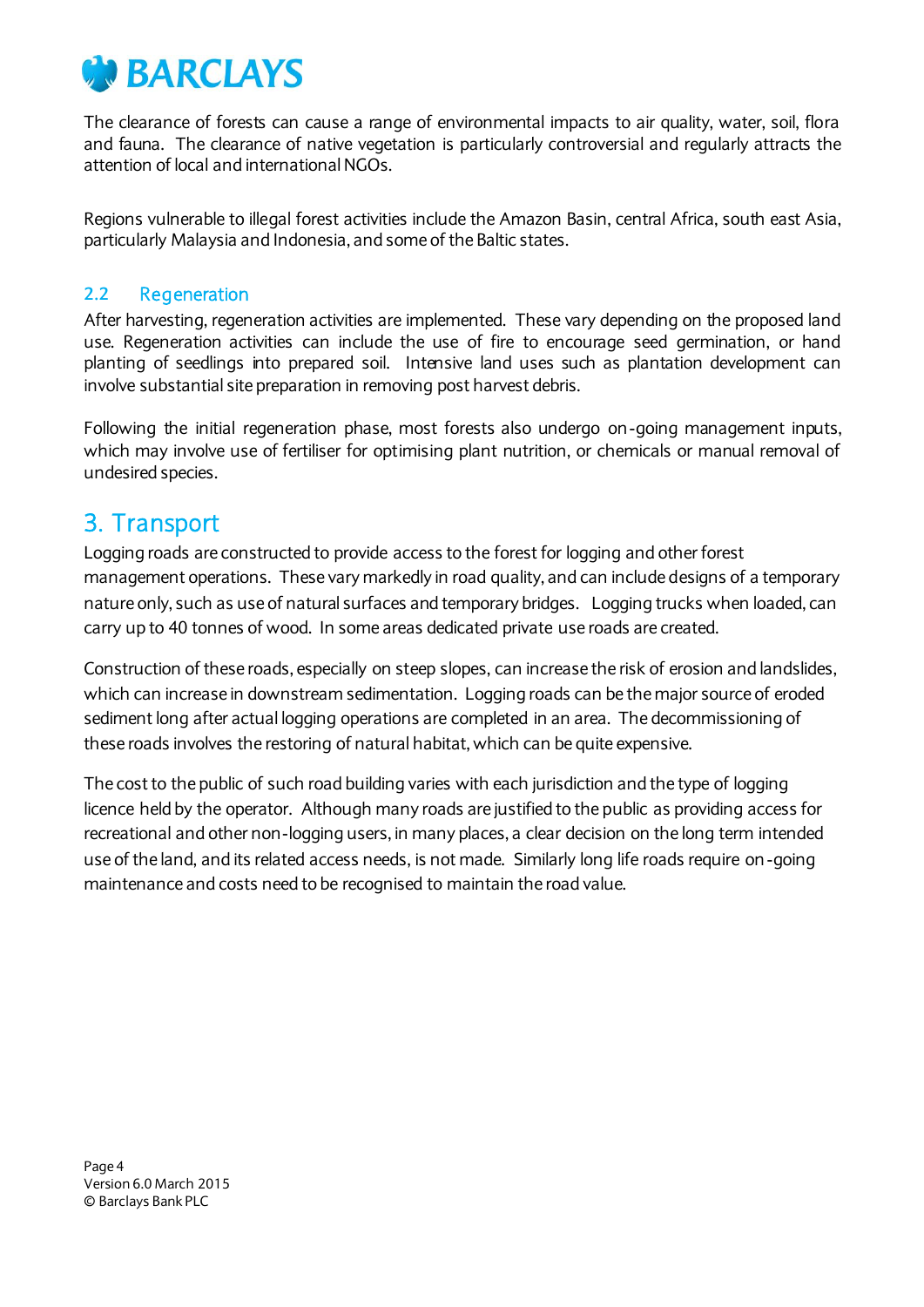

## <span id="page-4-0"></span>4. Processing

#### 4.1 Timber Products

Softwood and hardwood timber is received, segregated, cut to size and dispatched to sawmills. Prior to dispatch the wood is often seasoned, heat treated or treated with preservatives. Wood preservatives impart protective properties to the wood guarding against weathering and attack by pests. The preservatives are applied to the surface of wood by pressure impregnation, by 'deluging' (a mechanical application by flooding or spraying), by dipping or immersion or by thermal processing (immersion in a hot bath of preservative). The application of a vacuum helps to improve the effectiveness of the process and to prevent wastage.

Engineered wood products are made from veneers of solid wood that are bonded together under heat and pressure with strong adhesives. Depending on the type of product, the veneers are bonded either in aligned or perpendicular to each other. The veneers vary in thickness depending on the desired end product. Many of the engineered wood products are then re-combined into differing configurations such as I-beams or plywood. Commonly timber undergoes drying and treatment with preservatives.

Reconstituted products can be manufactured from forest and sawmill residues, including bark and sawdust and mechanically produced wood chips. These are bound together using a synthetic resin and heat. Binding occurs in a heater press where the resin is cured at high temperatures. After curing, the board is cooled, cut to size and sanded to produce a smoother finish. Use of woodchips produces a high-grade product such as medium density fibreboard, whilst use of residues such as bark and sawdust tends to produce lower grade board such as particleboard

#### 4.2 Pulp and Paper Products

Pulp is a concentrated mixture of fibres created from the conversion of raw materials, generally wood, recycled paper and agricultural residues and suspended in liquid. The pulp is then used to produce various paper and board products, often in combination with fine clays. The main stages in pulp and paper manufacturing are raw material preparation, pulp manufacturing, pulp bleaching, paper manufacturing and fibre recycling.

At the paper facility, water is added to the pulp mixture to produce very thin slurry, which is drained through a fine-mesh moving screen to form a fibrous web. This moving web is pressed and dried into a continuous sheet of paper. Residual moisture is then removed and further fibre bonding occurs when the paper is passed through a series of steam-heated cylinders. Final stages in the process include coating, further drying and calendering, where the sheet is pressed between metal rollers to reduce the thickness and smooth the surface. A wide range of paper grades are produced, ranging from high quality paper for magazine and wrapping papers, through newsprint down to carton and containerboard production used in transportation of many light goods and foodstuffs.

The production of paper can potentially cause a range of environmental impacts including air emissions (nitrogen dioxide, sulphur dioxide and carbon dioxide), and the release of inorganic materials which cause impacts to water quality,. However, these impacts can often be mitigated by the use of chlorine free bleach.

Page 5 Version 6.0 March 2015 © Barclays Bank PLC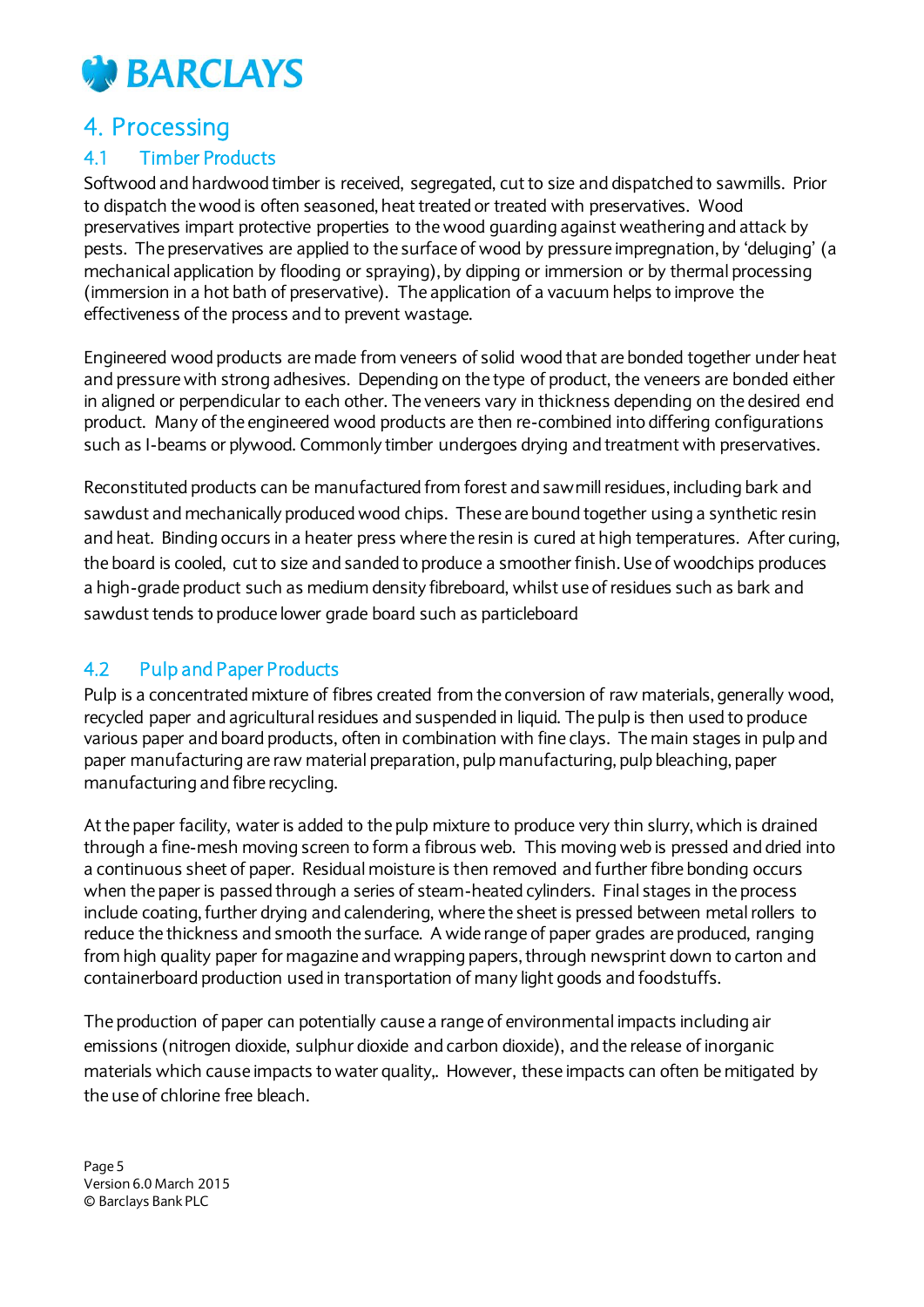## **CREARCLAYS**

#### 4.3 Printing and Publishing

There are several different types of printing processes: heat set web offset, gravure/intaglio, flexigraphic and cold set web offset. These processes use prepared ink and apply them to a material, usually paper. The inks maybe water or solvent based. For most but not all the processes require that the carrier (the water or the solvent) is evaporated to leave the dry printed article. Where the carrier is a solvent this will give rise to solvent emissions that in most cases are stringently regulated.

## <span id="page-5-0"></span>5. Forest Clearance for Biofuels

#### 5.1 Palm Oil

Palm oil has become a major, global agricultural commodity which is used in a wide range of food and non-food products. 85% of global output comes from Indonesia and Malaysia, with China, the EU, India and Pakistan being major importers.

Various environmental issues are associated with the production of palm oil including deforestation, biodiversity loss, greenhouse gas emissions and conversion of high conservation value and peat land. Social issues include concerns regarding legal and traditional land use rights, land acquisition, and treatment of local and indigenous communities. In recent years, cultivation of oil palm has grown exponentially which has resulted in increased attention on the environmental and social sustainability of the sector, particularly in Indonesia and Malaysia.

#### IFC and World Bank

The IFC (International Finance Corporation), a member of the World Bank Group, supports and invests in Palm Oil projects, so long as the IFC's Performance Standards and the World Bank's Safeguard Policies have been met. The World Bank provides advisory services for private sector palm oil development projects and encourages the development of appropriate international standards and codes of practice.

In August 2009, due to growing critique relating to the unsustainability of palm oil plantations in countries such as Indonesia, Malaysia and Papa New Guinea, the World Bank decided to suspend finance to the entire palm sector and ordered the IFC to carry out an audit. The results indicated that loans that should have been classified as higher risk were listed as 'low-risk' thereby avoiding more comprehensive social and environmental checks. IFC have since developed a strategy to guide its involvement in the palm oil sector which was published in March 2011. The revised approach to the palm oil sector includes the early assessment of key risks on a country by country basis. This will be supported by a range of tools (to be developed) including a good practice note, risk screening assessment tool, and monitoring and evaluation measures.

Page 6 Version 6.0 March 2015 © Barclays Bank PLC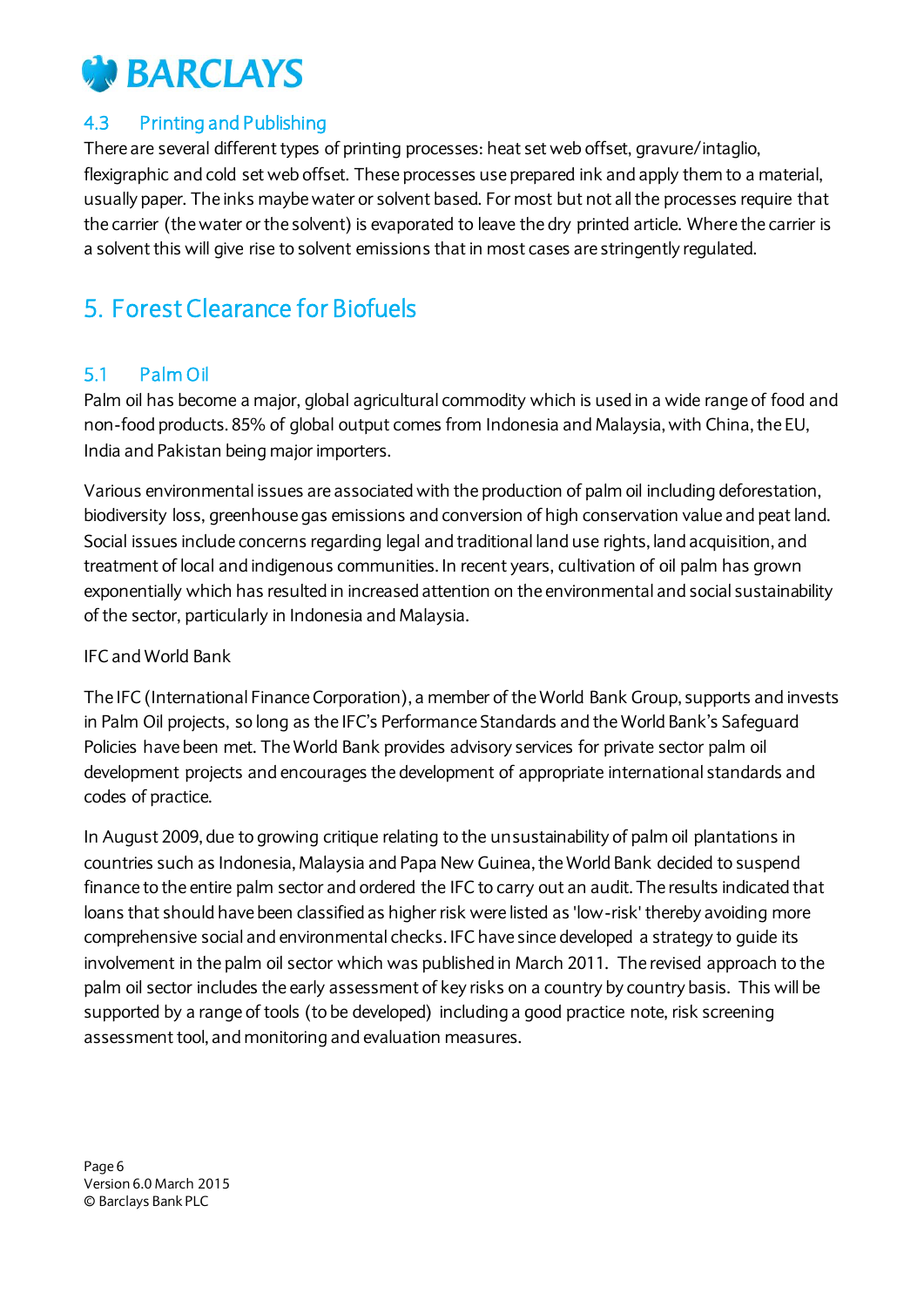

Roundtable on Sustainable Palm Oil (RSPO)

The RSPO is a non-profit association, developed to promote the growth and use of sustainable oil palm products through credible global standards and engagement of stakeholders from seven sectors of the palm oil industry. It has developed a code of practice, known as the Principles and Criteria (P&C), which certifies that palm oil plantations are managed in a sustainable way. In November 2008, the RSPO implemented an auditable certification system, CSPO (Certified Sustainable Palm Oil), based on the P&C, which provides certification that palm oil production is being managed in a sustainable fashion and tropical forests have not been cleared during its production. In addition to the RSPO, other relevant certification bodies can be consulted, such as the Roundtable on Sustainable Bio fuels and/or the Rainforest Alliance.

Several Asian and European companies are actively seeking to invest in suitable areas in Liberia, Cameroon, Democratic Republic of Congo, and Brazil where prospects for palm oil growth are moderate to good. In the immediate future, expansion of the industry will most likely continue to be centred in Southeast Asia where governments are supportive of the palm oil sector

#### **5.2** Soya

Soy monocultures are expanding to supply the growing markets for cheap animal feed and agro fuels. Soya is mainly produced in the US, Brazil and Argentina.

There are numerous environmental and social impacts of soya monoculture production, especially linked to their continued expansion. Conversion of forests and savannas has resulted in deforestation and loss of biodiversity, as well as disruptions to groundwater and rain water patterns. Environmental groups, such as Greenpeace, claim that soya bean production in Brazil is destroying huge areas of the Amazon rainforest. Rivers have also been affected by leeched herbicides used on crops, from siltation due to removal of forest cover and from disruption to downstream flows due to dams built by farmers. Large-scale use of synthetic fertilizers and pesticides can pollute ground water, affecting both wildlife end human health.

Social problems include land conflicts and displacement, loss of livelihoods and increased local unemployment. Thousands of small farmers, who cannot compete with large producers in an increasingly globalised market, have been driven out of employment.

Roundtable on Responsible Soy (RTRS)

The RTRS is an international multi-stakeholder initiative founded in 2006 that promotes the production of soy in a responsible manner to reduce social and environmental impacts while maintaining or improving the economic status for the producer. In June 2010, the RTRS Standard for Responsible Soy Production was published, providing guidelines for responsible soy production. Basic requirements for certification include legal compliance and good business practices, responsible labour conditions, community relations, good agriculture and environmental practices.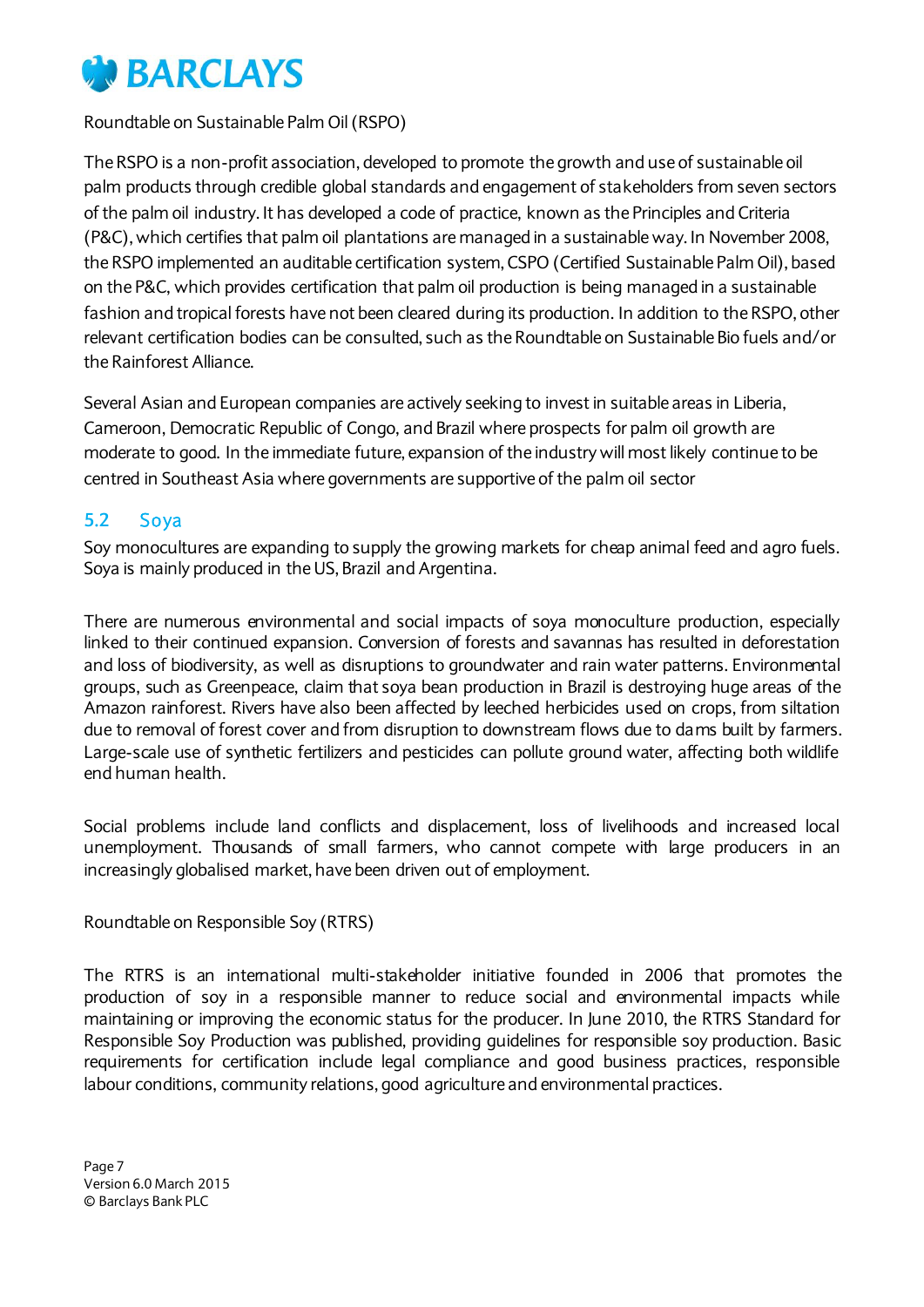

Environmental groups, such as Friends of the Earth, criticised the RTRS for failing to address the major social and environmental impacts of industrial scale cultivation and asserted that certification provides a façade of sustainability for multinationals and agribusinesses.

#### 5.3 Jatropha

The jatropha plant was thought to be a sustainable source of plant oils which would require less water than other biofuel crops and could grow on marginal land, unsuited to conventional agriculture.

Recent studies have shown that this is not the case and that although it is possible for the plant to survive with little water, yield is low. To grow successfully it requires fertile soils with a plentiful water supply. Many governments, mostly of developing economies, are trying to press farmers into converting their farms to produce jatropha, putting it in direct competition with food production. Due to this, the plant could be a threat to smallholder farms, whose productive agricultural land could be taken over by multinationals to cultivate jatropha crops. In June 2009, Friends of the Earth reported that jatropha plantings are replacing food crops in Swaziland. Some scientists do believe that if the jatropha plant was to be cross bred to maximize yield, it may become a better biofuel producer.

Page 8 Version 6.0 March 2015 © Barclays Bank PLC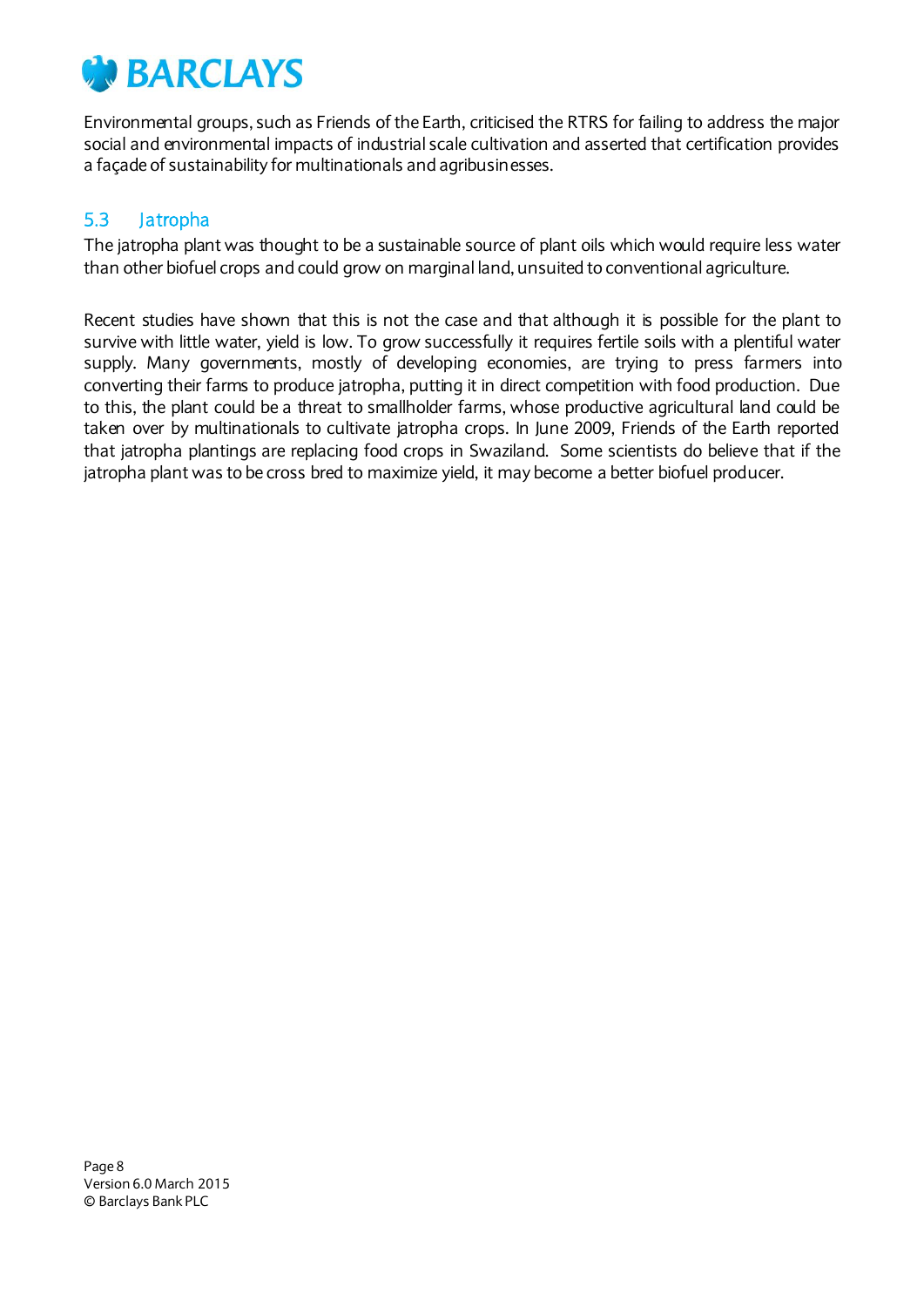## **CONTRACTE BARCLAYS**

## <span id="page-8-0"></span>6. Key Sector Risks and Headline Issues

In large-scale forestry and logging operations some critical issues of particular public concern may result in reputation or credit risk to an investor, these include:

- Legality of supply chain;
- Degradation of forest values and sustainability- loss and fragmentation of habitats loss of biodiversity- disturbance to protected species;
- Human rights of workers and surrounding communities;
- Ecological degradation/deforestation cash cropping of soya, palm and rubber;
- Climate change long term impact of deforestation and greenhouse gas emissions from processing;
- Sustainable community development;
- Involuntary resettlement and relocation;
- Land rights of resource dependent communities for livelihood and subsistance;
- Health risk of pollution arising from timber processing;
- Forestry mining and clear felling requirement for re-planting schemes; and
- Revenue Transparency.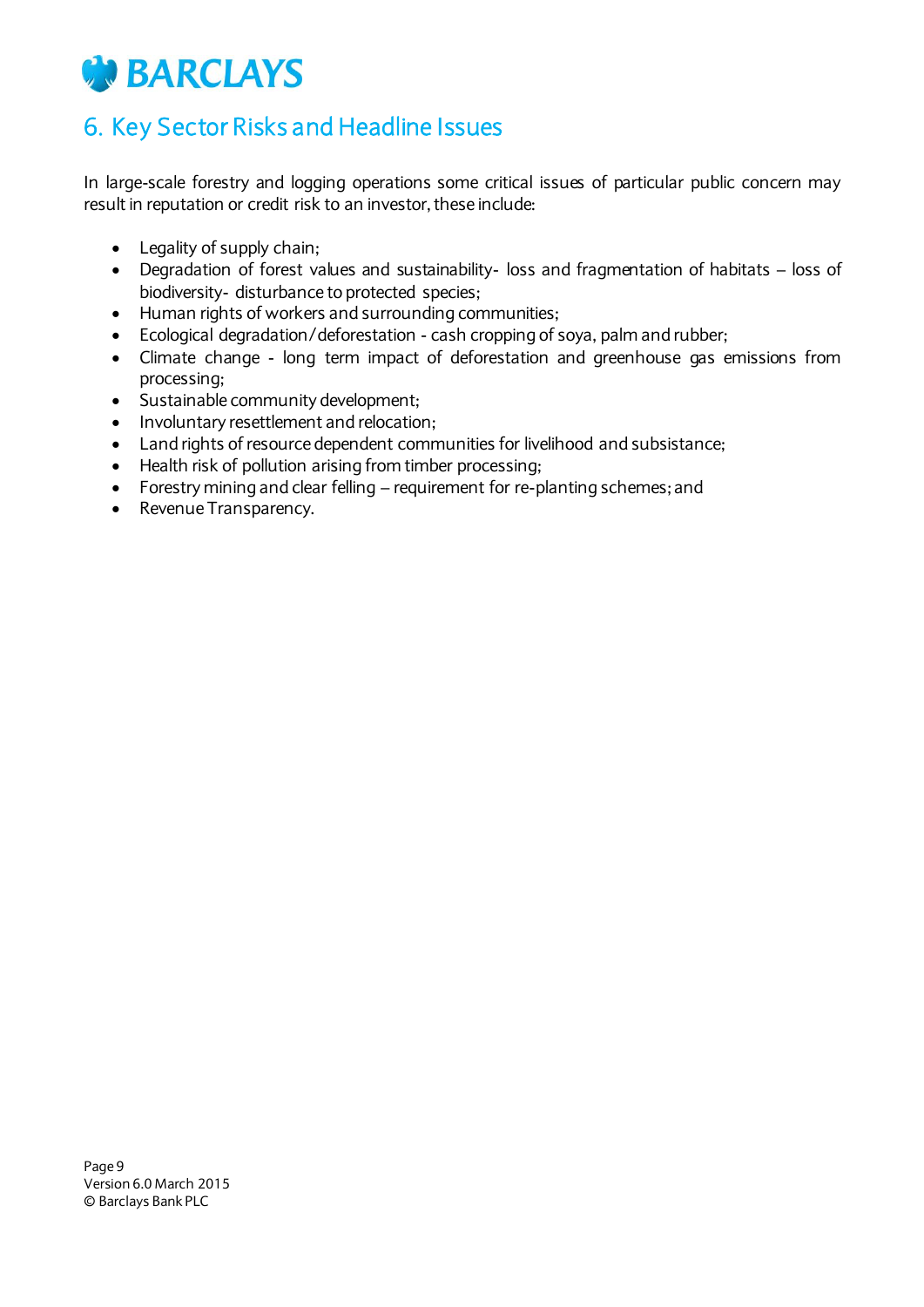

## 7. Risks and Controls

#### 7.1 Environmental Risks

#### 7.1.1 Propagation and Harvesting

| Life Cycle Phase<br>and Activity | <b>Risks</b>                                                                                                                                                                                                                                                                                                                                                                                                                                                                                                                          | <b>Controls</b>                                                                                                                                                                                                                                                                                                                                                                                                                                                                                                                                                                                                                     |
|----------------------------------|---------------------------------------------------------------------------------------------------------------------------------------------------------------------------------------------------------------------------------------------------------------------------------------------------------------------------------------------------------------------------------------------------------------------------------------------------------------------------------------------------------------------------------------|-------------------------------------------------------------------------------------------------------------------------------------------------------------------------------------------------------------------------------------------------------------------------------------------------------------------------------------------------------------------------------------------------------------------------------------------------------------------------------------------------------------------------------------------------------------------------------------------------------------------------------------|
| <b>New Build</b>                 | Pressure on natural resources -<br>Destruction of high conservation value forests<br>Non-sustainable harvesting of forest resource<br>Conversion of primary forest (i.e. currently uncut<br>forest)<br>Changes in carbon dioxide levels due to the large<br>scale forest clearing<br>Habitat depletion, fragmentation and degradation -<br>Natural and manmade habitats (e.g. disturbance<br>$\bullet$<br>to protected species; loss of fish farms and<br>spawning areas due to siltation due to erosion)<br>Mudslides and landslides | Supply chain sustainability -<br>Identification and protection of high conservation<br>$\bullet$<br>value forests (HCVF) and primary forest<br>Confirm post harvesting land use with existing<br>forest owners and other stakeholders and plan<br>operations around these agreed land uses<br>Third party independent assessment of forest<br>management performance and focus on sustainable<br>harvesting, under intemationally accepted schemes<br>such as FSC.<br>Third party confirmation of sustainable wood supply<br>$\bullet$<br>implementation of<br>through<br>internationally<br>recognised process of chain of custody |
|                                  | Impact on terrestrial and aquatic ecology – replanted<br>trees, monoculture and / or low quality saplings)<br><b>Employee health and safety - dust and chemicals</b><br>exposure,<br>solid/liquid waste (production and disposal)<br>Disruption to surface water (hydrological)<br>and                                                                                                                                                                                                                                                | Sustainable Forestry and Biodiversity Management -<br>Implementation of active forest regeneration<br>programmes and determination of sustainable<br>yields by forest type<br>Conduct regular (i.e. annual) third party review of<br>performance against major planning processes (i.e.<br>forest protection and regeneration, sustainable<br>yields)                                                                                                                                                                                                                                                                               |

<span id="page-9-0"></span>Page 10 Version 6.0 March 2015 © Barclays Bank PLC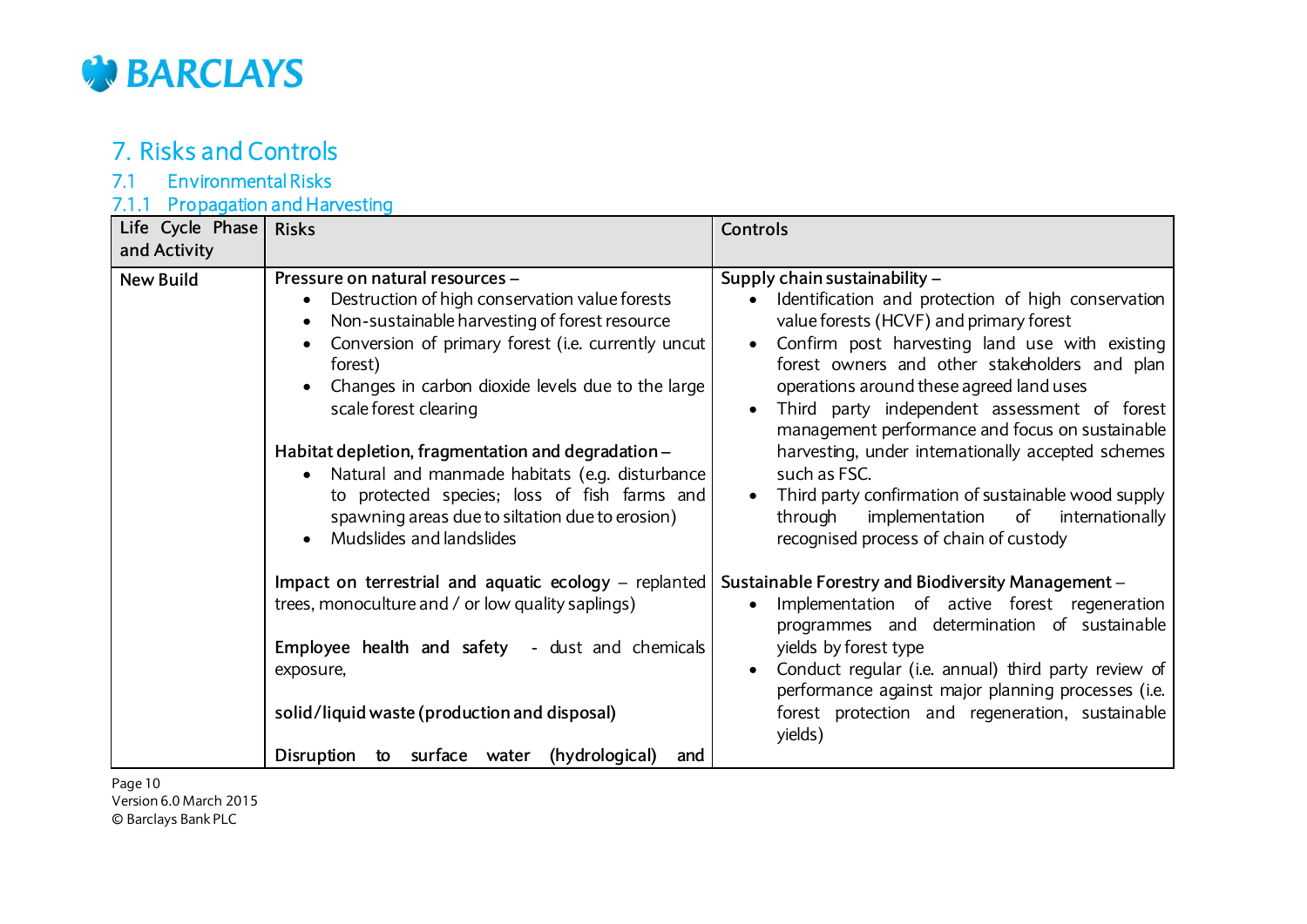

| Life Cycle Phase | <b>Risks</b>                                                                                                                             | Controls                                                                                                                                                       |
|------------------|------------------------------------------------------------------------------------------------------------------------------------------|----------------------------------------------------------------------------------------------------------------------------------------------------------------|
| and Activity     |                                                                                                                                          |                                                                                                                                                                |
|                  | groundwater (hydrogeological) systems and flows -<br>fuels, lubricants and ancillary chemicals from use of heavy<br>machinery / spillage | <b>Water management</b> – protect / avoid water resources,<br>minimisation and spill prevention, response planning,<br>responsible waste vegetation management |
|                  |                                                                                                                                          | Forest fire management - should include prevention,                                                                                                            |
|                  | Bioaccumulation and contamination of food chain – use<br>of fertilizers and pesticides                                                   | suppression and training                                                                                                                                       |
|                  | Landscape scarring and visual impact - clear felling                                                                                     | Industry standards and best practice - application of<br>international standards and codes of practice for forest<br>planning and harvesting                   |
|                  | Accidental/Unplanned Events – inappropriate use of fire<br>or unplanned fire events                                                      |                                                                                                                                                                |

## 7.1.2 Transport

| Life Cycle Phase Risks<br>and Activity              |                                                                                                                                                                                                                                                                                                                                                                                                                              | <b>Controls</b>                                                                                                                                                                                                                                                                                                                                                                                                               |
|-----------------------------------------------------|------------------------------------------------------------------------------------------------------------------------------------------------------------------------------------------------------------------------------------------------------------------------------------------------------------------------------------------------------------------------------------------------------------------------------|-------------------------------------------------------------------------------------------------------------------------------------------------------------------------------------------------------------------------------------------------------------------------------------------------------------------------------------------------------------------------------------------------------------------------------|
| <b>Capture Fisheries</b><br>(Commercial<br>Fishing) | Strain on infrastructure and public nuisance - Strain on<br>local transport networks and infrastructure<br>Habitat depletion, fragmentation and degradation -<br>• Soil erosion<br>Access roads<br>$\bullet$<br>Opening new areas for agricultural use leading to<br>degradation and overuse<br>Disruption to wildlife migration routes,<br>Fragmentation of habitat and;<br>Loss of species due to increased traffic volume | Transport management -<br>• Careful route selection plan access road routes<br>carefully<br>• Construct access roads so as to control drainage<br>and minimise surface run-off<br>Rehabilitation/Restoration and Biodiversity Management<br>Establish reserved areas for natural regeneration<br>$\bullet$<br>and maintain and plant native species<br>Limit disturbance to other vegetation<br>and<br>$\bullet$<br>landforms |

Page 11 Version 6.0 March 2015 © Barclays Bank PLC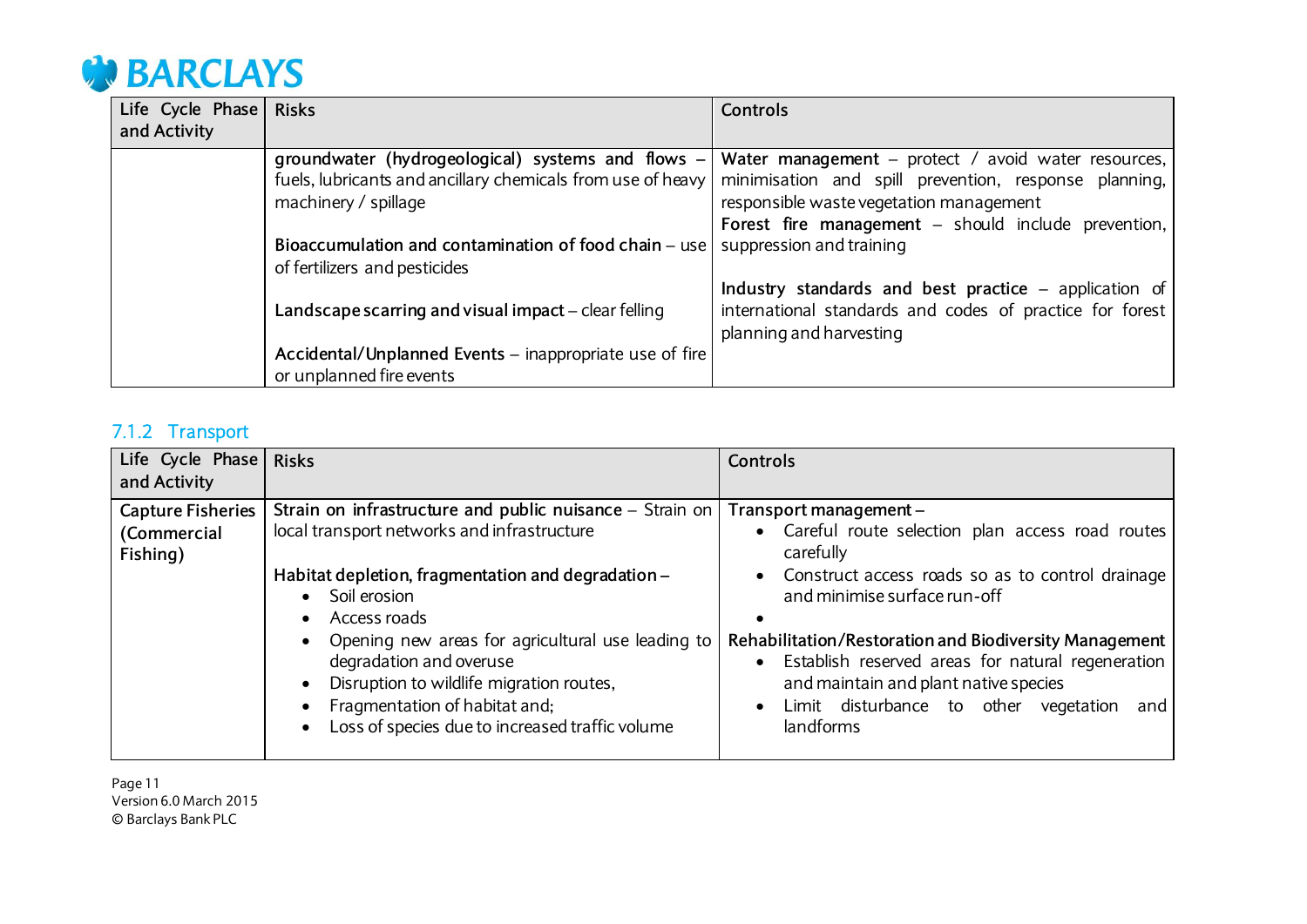

| Life Cycle Phase Risks<br>and Activity |                                                                                                                                                                                                    | Controls |
|----------------------------------------|----------------------------------------------------------------------------------------------------------------------------------------------------------------------------------------------------|----------|
|                                        | Disruption to surface water (hydrological)<br>and<br>groundwater (hydrogeological) systems and flows - fuel,<br>lubricant and chemicals from use of heavy machinery                                |          |
|                                        | Strain on infrastructure and public nuisance $-$ strain on<br>local transport networks and infrastructure specifically<br>harvesting and transport vehicles and effects on regional<br>communities |          |

## 7.1.3 Processing

| Life Cycle Phase Risks<br>and Activity |                                                                                                                                                                                                                                                                                                                                                                                                                                 | <b>Controls</b>                                                                                                                                                                                                                                                                                                                                                                                                                                                                  |
|----------------------------------------|---------------------------------------------------------------------------------------------------------------------------------------------------------------------------------------------------------------------------------------------------------------------------------------------------------------------------------------------------------------------------------------------------------------------------------|----------------------------------------------------------------------------------------------------------------------------------------------------------------------------------------------------------------------------------------------------------------------------------------------------------------------------------------------------------------------------------------------------------------------------------------------------------------------------------|
| <b>Wood Products</b>                   | Pressure on natural resources<br>Supply contributing to destruction of high<br>$\bullet$<br>conservation value forests and primary forests<br>Unsustainable harvesting of forest resource<br>$\bullet$<br>Atmospheric emissions:<br>• Dust, boiler and dryer emissions, onsite burning<br>Pollutants (VOC, NOX, SOX, PM10, CO, CO2, etc)<br>$\bullet$<br>Greenhouse gas production<br>$\bullet$<br>Odour and noise<br>$\bullet$ | Supply chain sustainability -<br>Third party confirmation of sustainable wood<br>$\bullet$<br>supply through implementation of internationally<br>recognised process of chain of custody such as FSC<br>or PEFC (preferably FSC as PEFC performance<br>standard and chain of custody control mechanism<br>is weaker)<br>Environmental management plans - water quality<br>management, spill prevention and response, air quality etc.<br>and ensure that compliance is monitored |
|                                        | Disruption and pollution to surface water (hydrological)<br>systems and flows - accidental spillage and storage leaks<br>of timber treatment preservatives                                                                                                                                                                                                                                                                      | Best Available Technique Not Entailing Excessive Cost<br>(BATNEEC) - e.g. install dust cyclones and filters, acoustic<br>boards and sound barriers                                                                                                                                                                                                                                                                                                                               |

Page 12 Version 6.0 March 2015 © Barclays Bank PLC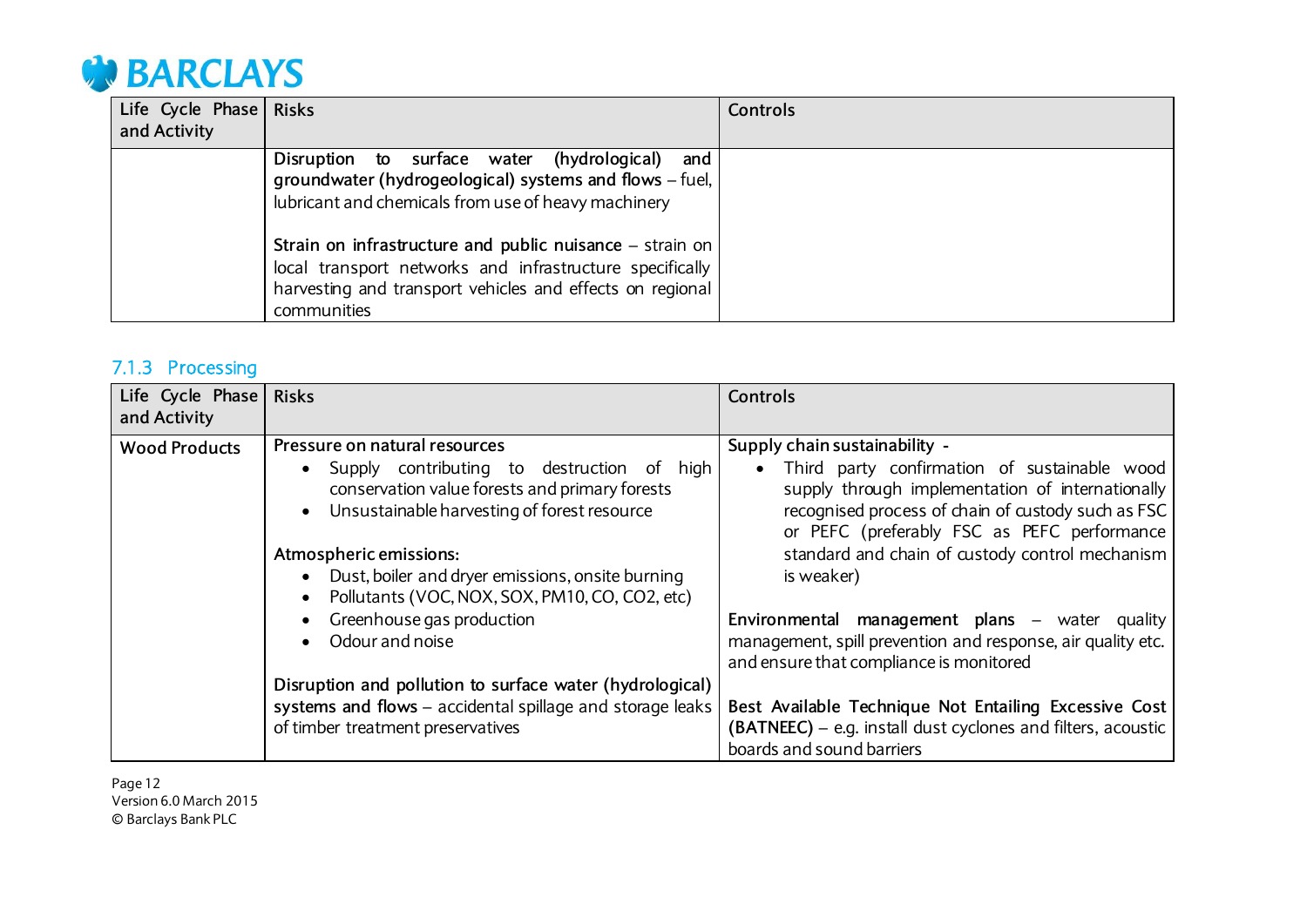

| Life Cycle Phase      | <b>Risks</b>                                                                                                                                                                                                                           | <b>Controls</b>                                                                                                                                                                                                                                                                    |
|-----------------------|----------------------------------------------------------------------------------------------------------------------------------------------------------------------------------------------------------------------------------------|------------------------------------------------------------------------------------------------------------------------------------------------------------------------------------------------------------------------------------------------------------------------------------|
| and Activity          |                                                                                                                                                                                                                                        |                                                                                                                                                                                                                                                                                    |
|                       | <b>Disruption</b><br>pollution<br>and<br>groundwater<br>to<br>(hydrogeological) systems and flows – bulk chemicals,<br>resins, adhesives and wood treatment agents accidental<br>spillage or leakage from wastes                       | Hazardous waste, storage and disposal plans - employ<br>appropriate health and safety measures for containment of<br>chemicals                                                                                                                                                     |
|                       | <b>Employee health and safety</b> $-$ exposure to chemicals<br>(known carcinogens), dust, noise and unguarded                                                                                                                          | Waste management - apply appropriate waste / waste<br>water storage, and disposal management measures                                                                                                                                                                              |
|                       | machinery<br>Community health and safety – transport accidents,                                                                                                                                                                        | Fire management and training plans - protection /<br>prevention equipment e.g. Use protective clothing /<br>equipment                                                                                                                                                              |
|                       | emissions/discharges (aqueous and gaseous), noise, dust<br>and vibrations vehicles and sawmills                                                                                                                                        |                                                                                                                                                                                                                                                                                    |
|                       | Accidental/unplanned fire – flammable material and<br>spark sources – e.g. ply board, chipboard waste / dust                                                                                                                           |                                                                                                                                                                                                                                                                                    |
| <b>Pulp and Paper</b> | Pressure on natural resources -                                                                                                                                                                                                        | Supply chain sustainability                                                                                                                                                                                                                                                        |
|                       | Source and supply may contribute to destruction of<br>high conservation value forests and primary forests<br>Reliance on non-sustainable harvesting of forest<br>resource<br>Potentially high water and energy resource<br>consumption | Third party confirmation of sustainable wood<br>supply through implementation of internationally<br>recognised process of chain of custody such as FSC<br>and PEFC<br>All sponsor developed Environmental Impact<br>Statements are reviewed by independent third<br>party reviewer |
|                       | Atmospheric emissions:                                                                                                                                                                                                                 |                                                                                                                                                                                                                                                                                    |
|                       | Gaseous emissions from boilers and acid gases,<br>chip dust generated from chip<br>and fugitive<br>handling and stacking operations<br>Pollutants (VOC, NOX, SOX, PM10, CO, CO2, etc)                                                  | Environmental management plans-<br>Water quality management, spill prevention and<br>$\bullet$<br>response, air quality etc. and ensure that<br>compliance is monitored                                                                                                            |

Page 13 Version 6.0 March 2015 © Barclays Bank PLC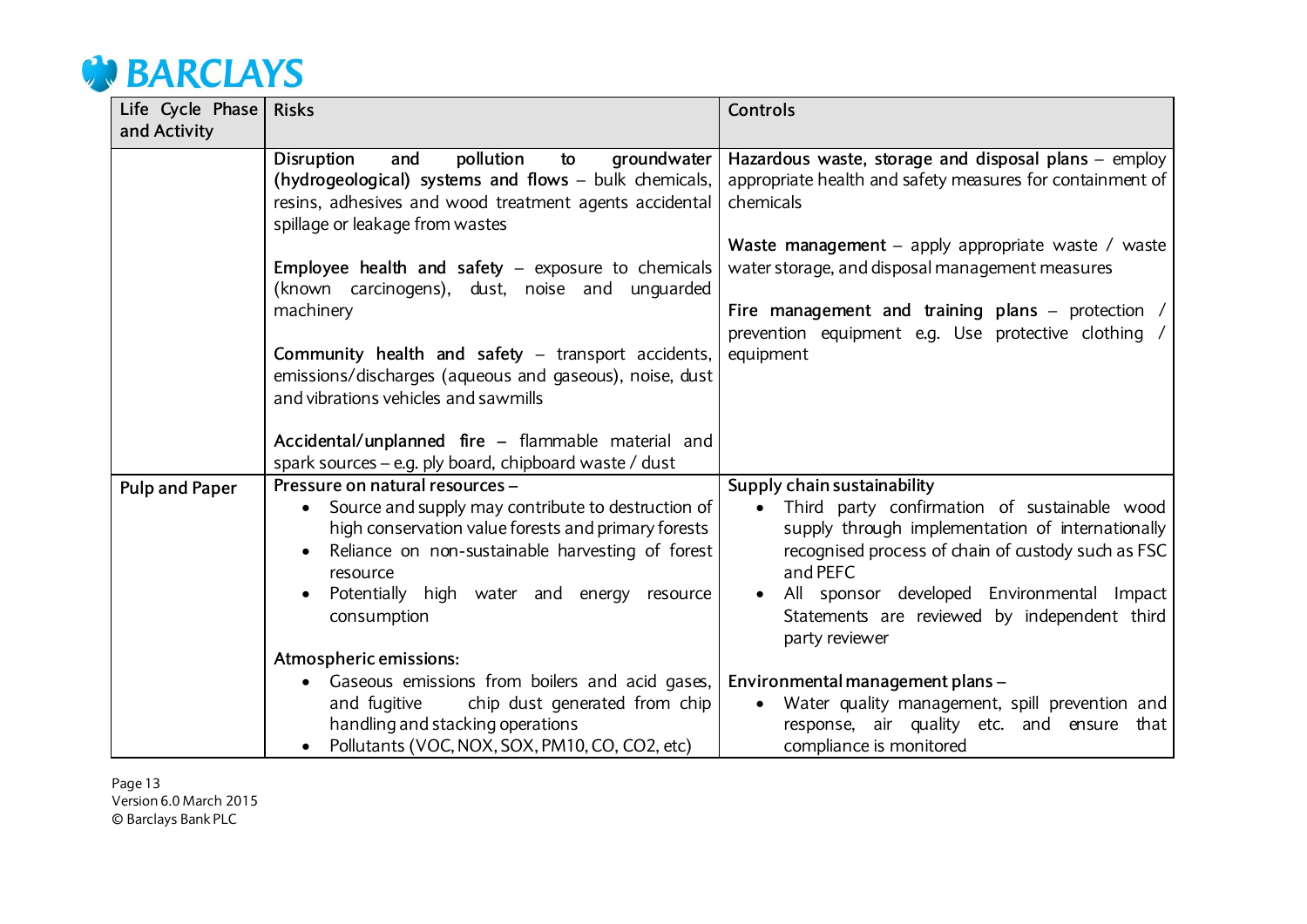

| Life Cycle Phase<br>and Activity | <b>Risks</b>                                                                                                                      | <b>Controls</b>                                                                                                                                                                 |
|----------------------------------|-----------------------------------------------------------------------------------------------------------------------------------|---------------------------------------------------------------------------------------------------------------------------------------------------------------------------------|
|                                  |                                                                                                                                   |                                                                                                                                                                                 |
|                                  | Greenhouse gas production<br>$\bullet$                                                                                            | Odour elimination / containment processes<br>$\bullet$                                                                                                                          |
|                                  | Dust and noise                                                                                                                    |                                                                                                                                                                                 |
|                                  | <b>Odour</b> – highly noxious sulphide containing compounds                                                                       | Hazardous waste, storage and disposal plans - employ<br>appropriate health and safety measures for containment of<br>chemicals                                                  |
|                                  | Disruption and pollution of surface water (hydrological)                                                                          |                                                                                                                                                                                 |
|                                  | systems and flows - liquid bleaching effluents and                                                                                | Use Best Available Technique Not Entailing Excessive                                                                                                                            |
|                                  | wastewater containing organic matter, suspended solids,                                                                           | Cost (BATNEEC) - wastewater treatment design                                                                                                                                    |
|                                  | dioxin by-products and dissolved salts                                                                                            |                                                                                                                                                                                 |
|                                  |                                                                                                                                   | Waste management - apply appropriate waste / waste                                                                                                                              |
|                                  | <b>Disruption</b><br>groundwater<br>pollution<br>of<br>and                                                                        | water storage, disposal management measures                                                                                                                                     |
|                                  | (hydrogeological) systems and flows - accidental                                                                                  |                                                                                                                                                                                 |
|                                  | spillage, leakage from waste of bulk chemicals e.g. caustic                                                                       | Fire management and training plans - protection                                                                                                                                 |
|                                  | soda, biocides and sodium hypochlorite                                                                                            | prevention equipment e.g. Use protective clothing /<br>equipment                                                                                                                |
| <b>Printing and</b>              | Pressure on natural resources -                                                                                                   | Supply chain sustainability -                                                                                                                                                   |
| Publishing                       | Contributing to destruction of high conservation<br>value forests<br>Reliance on non-sustainable harvesting of forest<br>resource | Third party confirmation of sustainable wood<br>$\bullet$<br>supply through implementation of internationally<br>recognised process of chain of custody such as FSC<br>and PEFC |
|                                  |                                                                                                                                   | All sponsor developed Environmental Impact<br>$\bullet$                                                                                                                         |
|                                  | Atmospheric emissions: - solvent emissions from solvent<br>based inks                                                             | Statements are reviewed by independent third                                                                                                                                    |
|                                  |                                                                                                                                   | party reviewer                                                                                                                                                                  |
|                                  | Pollutants (VOC, NOX, SOX, PM10, CO, CO2, etc)<br>$\bullet$<br>Greenhouse gas production                                          | Environmental management plans-                                                                                                                                                 |
|                                  | Dust and noise                                                                                                                    |                                                                                                                                                                                 |
|                                  |                                                                                                                                   | Govern water quality, spill prevention<br>and<br>$\bullet$<br>response, air quality etc. and that compliance is                                                                 |
|                                  | of<br><b>Disruption</b><br>pollution<br>groundwater<br>and                                                                        | monitored                                                                                                                                                                       |

Page 14 Version 6.0 March 2015 © Barclays Bank PLC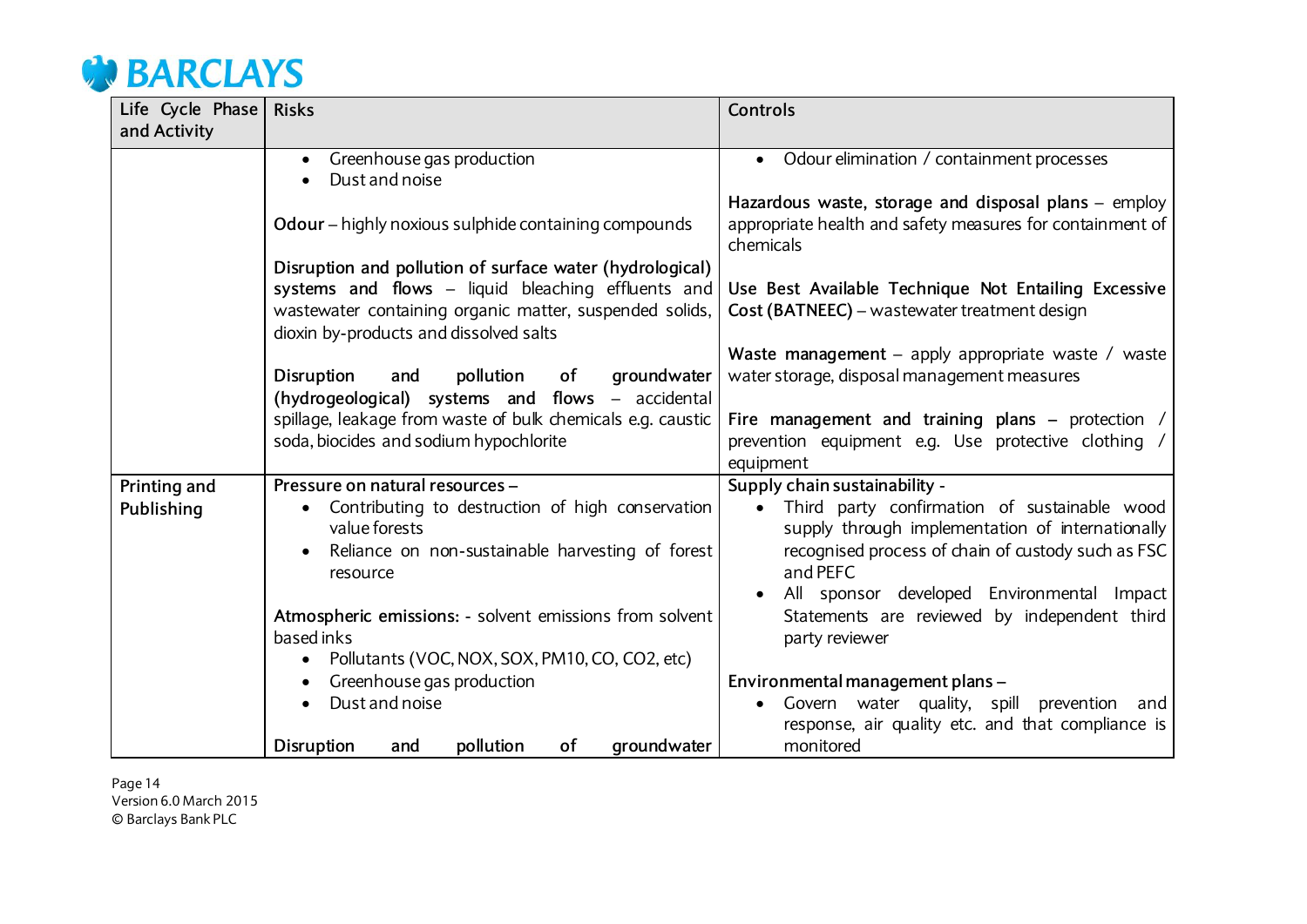

| Life Cycle Phase | <b>Risks</b>                                                                                                                                                  | Controls                                                                                                                                                      |
|------------------|---------------------------------------------------------------------------------------------------------------------------------------------------------------|---------------------------------------------------------------------------------------------------------------------------------------------------------------|
| and Activity     |                                                                                                                                                               |                                                                                                                                                               |
|                  | (hydrogeological) systems and flows - accidental spillage,<br>leakage from waste of bulk chemicals e.g. solvents and oils                                     | Use of water based inks to eliminate solvent<br>$\bullet$<br>emissions                                                                                        |
|                  | heat of production equipment                                                                                                                                  | Accidental/unplanned events - Explosion and fire due to   Waste management - apply appropriate waste / waste  <br>water storage, disposal management measures |
|                  | Liquid waste (production and disposal) and disruption to<br>surface water (hydrological) systems and flows<br>$-1$<br>contamination from wastewater discharge | Fire management and training – protection / prevention $\vert$<br>equipment e.g. Use protective clothing / equipment                                          |

## 7.2 Social risks

#### 7.2.1 Propagation and Harvesting

| Life Cycle Phase Risks<br>and Activity |                                                                                                                                                                                                                                                                                                                                                                                      | <b>Controls</b>                                                                                                                                                                                                                                                                                                                    |
|----------------------------------------|--------------------------------------------------------------------------------------------------------------------------------------------------------------------------------------------------------------------------------------------------------------------------------------------------------------------------------------------------------------------------------------|------------------------------------------------------------------------------------------------------------------------------------------------------------------------------------------------------------------------------------------------------------------------------------------------------------------------------------|
| Felling etc.                           | Pressure on natural resources -<br>. Illegal log and timber supplies entering supply<br>chain<br>Destruction of high conservation value forests<br>Non-sustainable harvesting of forest resource<br>Land acquisition $-$ displacement $-$ loss of land leading to<br>poverty, social disruption, migration, involuntary<br>resettlement requiring relocation and compensation claims | Supply chain sustainability -<br>• Third party confirmation of sustainable wood<br>supply through implementation of internationally<br>recognised process of chain of custody such as FSC<br>and PEFC<br>All sponsor developed Environmental Impact<br>$\bullet$<br>Statements are reviewed by independent third<br>party reviewer |
|                                        | <b>Community health and safety</b> – noise, vibration, dust compensation, restoration of livelihoods and<br>creation, transport movement and road safety, emissions   standards<br>and air quality from vehicles, harvesting plant and                                                                                                                                               | Resettlement and relocation management - proper<br>living                                                                                                                                                                                                                                                                          |

Page 15 Version 6.0 March 2015 © Barclays Bank PLC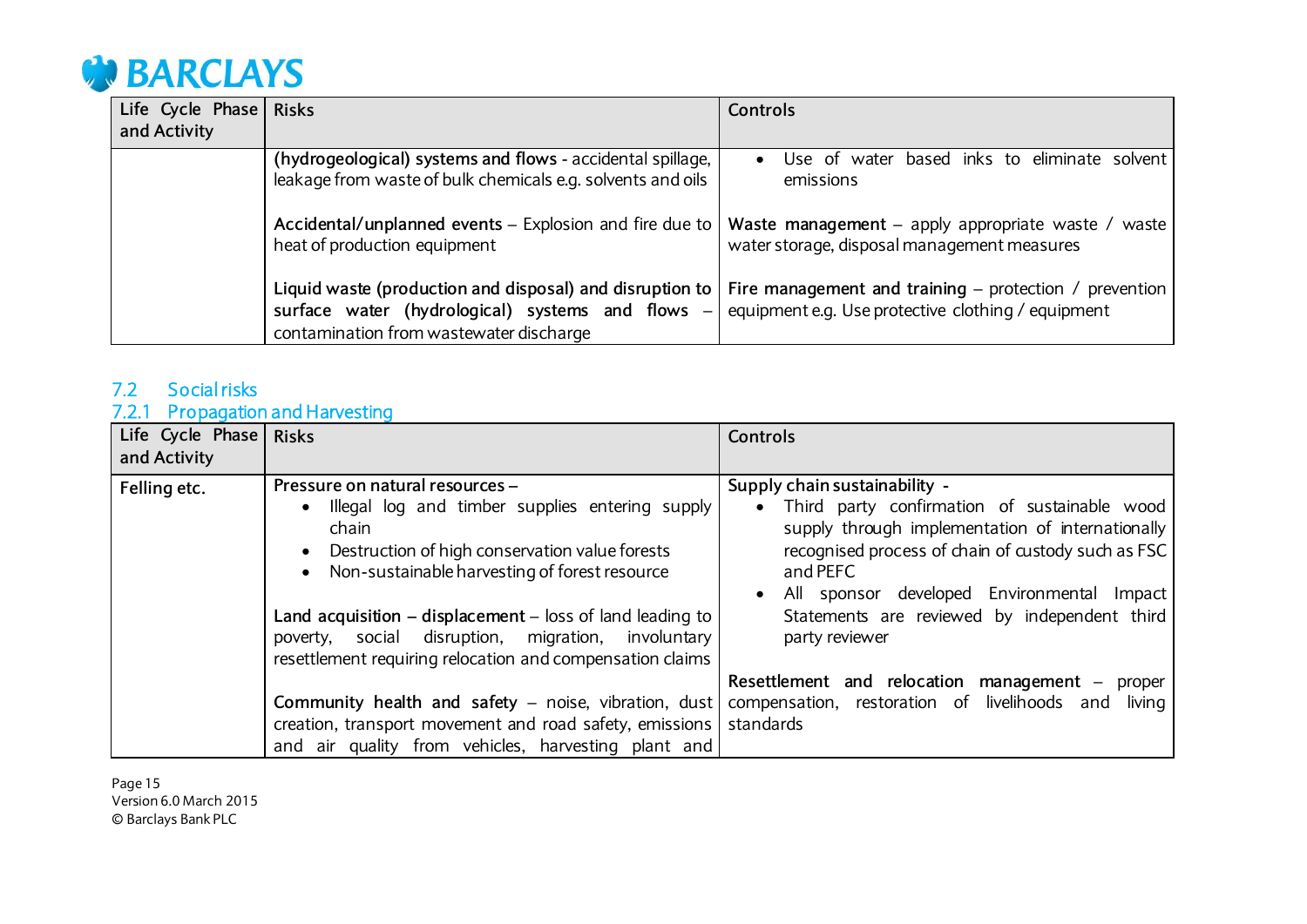

| Life Cycle Phase | <b>Risks</b>                                                                                                                                                                                                                                                                                                                                                                                  | <b>Controls</b>                                                                                                                                                                                                                                                                                                                                               |
|------------------|-----------------------------------------------------------------------------------------------------------------------------------------------------------------------------------------------------------------------------------------------------------------------------------------------------------------------------------------------------------------------------------------------|---------------------------------------------------------------------------------------------------------------------------------------------------------------------------------------------------------------------------------------------------------------------------------------------------------------------------------------------------------------|
| and Activity     |                                                                                                                                                                                                                                                                                                                                                                                               |                                                                                                                                                                                                                                                                                                                                                               |
|                  | equipment                                                                                                                                                                                                                                                                                                                                                                                     | Community relations management - management of<br>interface between local communities and outsiders                                                                                                                                                                                                                                                           |
|                  | Communicable diseases - spread of diseases to local /<br>foreign/migrant<br>foreign<br>populations<br>from<br>work<br>populations                                                                                                                                                                                                                                                             | through stakeholder identification and consultation<br>governmental/national/regional/local<br>(including<br>stakeholders).                                                                                                                                                                                                                                   |
|                  | Cultural / Archaeological Heritage - Damage/ destruction<br>of cultural/ historical/ archaeological/ religious sites                                                                                                                                                                                                                                                                          | Community safety management – establishment of safety<br>buffer zone around felling operations                                                                                                                                                                                                                                                                |
|                  | Loss of livelihood $-$ economic displacement $-$ job<br>competition, esp. people without formal land title, conflict<br>between locals and outsiders                                                                                                                                                                                                                                          | Cultural heritage / archaeology<br>management<br>protection of cultural / archaeological sites in accordance<br>laws/international<br>with<br>country's<br>standards<br>and<br>conventions                                                                                                                                                                    |
|                  | Disruption of social / community cohesion and exclusion<br>of vulnerable groups<br>Breakdown of social networks and structures<br>Socio-economic exclusion of ethnic minorities and<br>indigenous peoples<br>Socio-cultural tensions between local and foreign<br>workforce from influx and outflow of migrants/<br>temporary workers and attraction of seasonal<br>residents to project area | Social / community baseline assessment - establish<br>community profiles (e.g. livelihoods and employment) in<br>project area, through detailed social baseline assessments<br>to inform mitigation measures and the development of<br>long term agreed community investment/development<br>Labour and recruitment assessment $-$ for high risk<br>scenarios. |
|                  | Working conditions and labour rights - Exploitative<br>working conditions, included bonded labour, particularly in<br>remote areas and where migrant labour is used                                                                                                                                                                                                                           |                                                                                                                                                                                                                                                                                                                                                               |

Page 16 Version 6.0 March 2015 © Barclays Bank PLC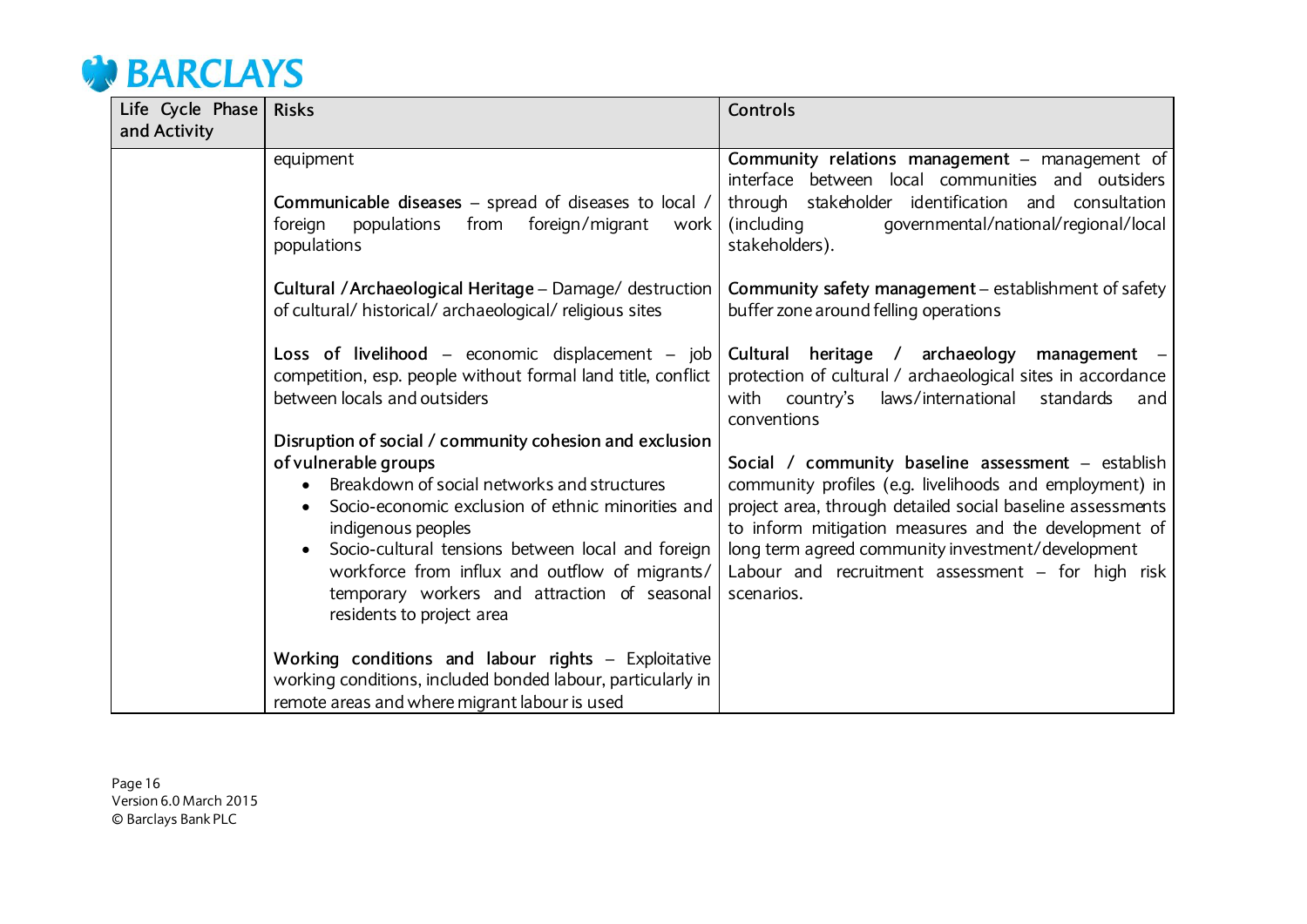

7.2.2 Access roads

| Life Cycle Phase<br>and Activity | <b>Risks</b>                                                                                                                                                                                      | <b>Controls</b>                                                                                                                                                                                                                                                                        |
|----------------------------------|---------------------------------------------------------------------------------------------------------------------------------------------------------------------------------------------------|----------------------------------------------------------------------------------------------------------------------------------------------------------------------------------------------------------------------------------------------------------------------------------------|
|                                  | creation, traffic movement and road safety, emissions and<br>air quality;<br>Cultural / archaeological heritage - Damage/ destruction<br>of cultural/ historical/ archaeological/ religious sites | Community health and safety – noise, vibration, dust Community relations management – management of<br>interface between local communities and outsiders<br>through stakeholder identification and consultation<br>(including<br>qovernmental/national/regional/local<br>stakeholders) |
|                                  | Land acquisition - displacement-resettlement/relocation<br>(including squatters) because of right-of-way acquisitions<br>and loss of traditional lands / cultural property                        | Cultural heritage / archaeology<br>management -<br>protection of cultural / archaeological sites in accordance<br>laws/international standards<br>with country's<br>and<br>conventions                                                                                                 |
|                                  | Loss of livelihood – economic displacement – esp. income<br>and land depreciation                                                                                                                 | Transport management plans - appropriate driving<br>training and road safety awareness in communities                                                                                                                                                                                  |
|                                  | Community health and safety $-$ water source<br>contamination from surface runoff from roads and soil<br>runoff from bare lands resulting from earthmoving<br>activities                          | Resettlement and relocation management - proper<br>compensation, restoration of livelihoods and living<br>standards                                                                                                                                                                    |
|                                  | Land acquisition $-$ loss of access $-$ opening up of natural<br>habitats to human access/settlement - impact on<br>protected conservation                                                        | Community health and safety plans - vaccinations and<br>awareness raising on communicable diseases                                                                                                                                                                                     |
|                                  | Strain on infrastructure and public nuisance<br>Strain<br>on transport networks<br>and<br>local<br>infrastructure<br>Infrastructural impacts (e.g. access roads – opening                         |                                                                                                                                                                                                                                                                                        |

Page 17 Version 6.0 March 2015 © Barclays Bank PLC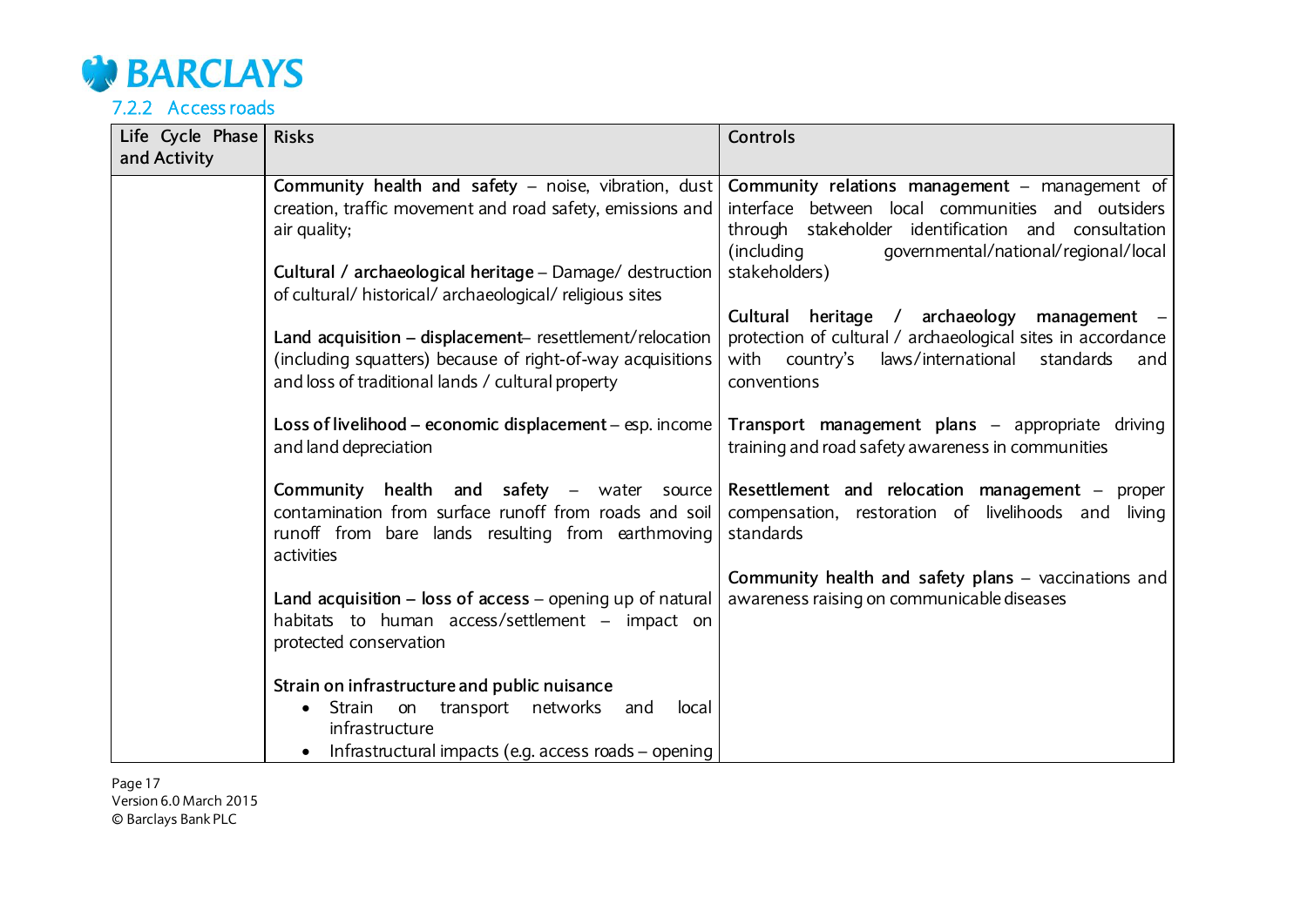

| Life Cycle Phase Risks<br>and Activity |                                                                                                                                        | <b>Controls</b> |
|----------------------------------------|----------------------------------------------------------------------------------------------------------------------------------------|-----------------|
|                                        | new areas for agricultural use leading to<br>degradation and overuse)<br>• Large vehicle traffic impede the movement of<br>inhabitants |                 |
|                                        | <b>Communicable diseases</b> – spread of communicable<br>diseases, e.g. STDs and HIV/AIDS, amongst workers and<br>local community      |                 |

## 7.2.3 Processing and Production

| Life Cycle Phase Risks<br>and Activity |                                                                                                                                                                                                                                                                                                          | <b>Controls</b>                                                                                                                                                                                                                                                      |
|----------------------------------------|----------------------------------------------------------------------------------------------------------------------------------------------------------------------------------------------------------------------------------------------------------------------------------------------------------|----------------------------------------------------------------------------------------------------------------------------------------------------------------------------------------------------------------------------------------------------------------------|
|                                        | Pressure on natural resources -<br>Illegal log and timber supplies entering supply<br>$\bullet$<br>chain<br>Destruction of high conservation value forests<br>$\bullet$<br>Non-sustainable harvesting of forest resource<br>$\bullet$<br>Lack of long term secure sustainable timber supply<br>$\bullet$ | Supply chain sustainability<br>Third party confirmation of legal and sustainable<br>$\bullet$<br>supply through implementation<br>wood<br>. of<br>internationally recognised process of chain of<br>custody particularly in large scale pulp and paper<br>operations |
|                                        | (given pulp and paper mill investments require<br>minimum of 15-20 years confirmed supply)                                                                                                                                                                                                               | Community/stakeholder relations management<br>Management of interface between<br>local<br>$\bullet$                                                                                                                                                                  |
|                                        | Community health and safety - noise, vibration, odour,<br>traffic movement, emissions and air quality                                                                                                                                                                                                    | communities and outsiders/foreign workers as well<br>as community tensions, grievances and concerns<br>through stakeholder identification and consultation                                                                                                           |
|                                        | Stakeholder/public consultation and disclosure – social<br>conflict and unrest due to operations and inadequate<br>information disclosure and explanation of project impacts                                                                                                                             | and information dissemination about the project<br>(including governmental/national/regional/local<br>stakeholders)                                                                                                                                                  |

Page 18 Version 6.0 March 2015 © Barclays Bank PLC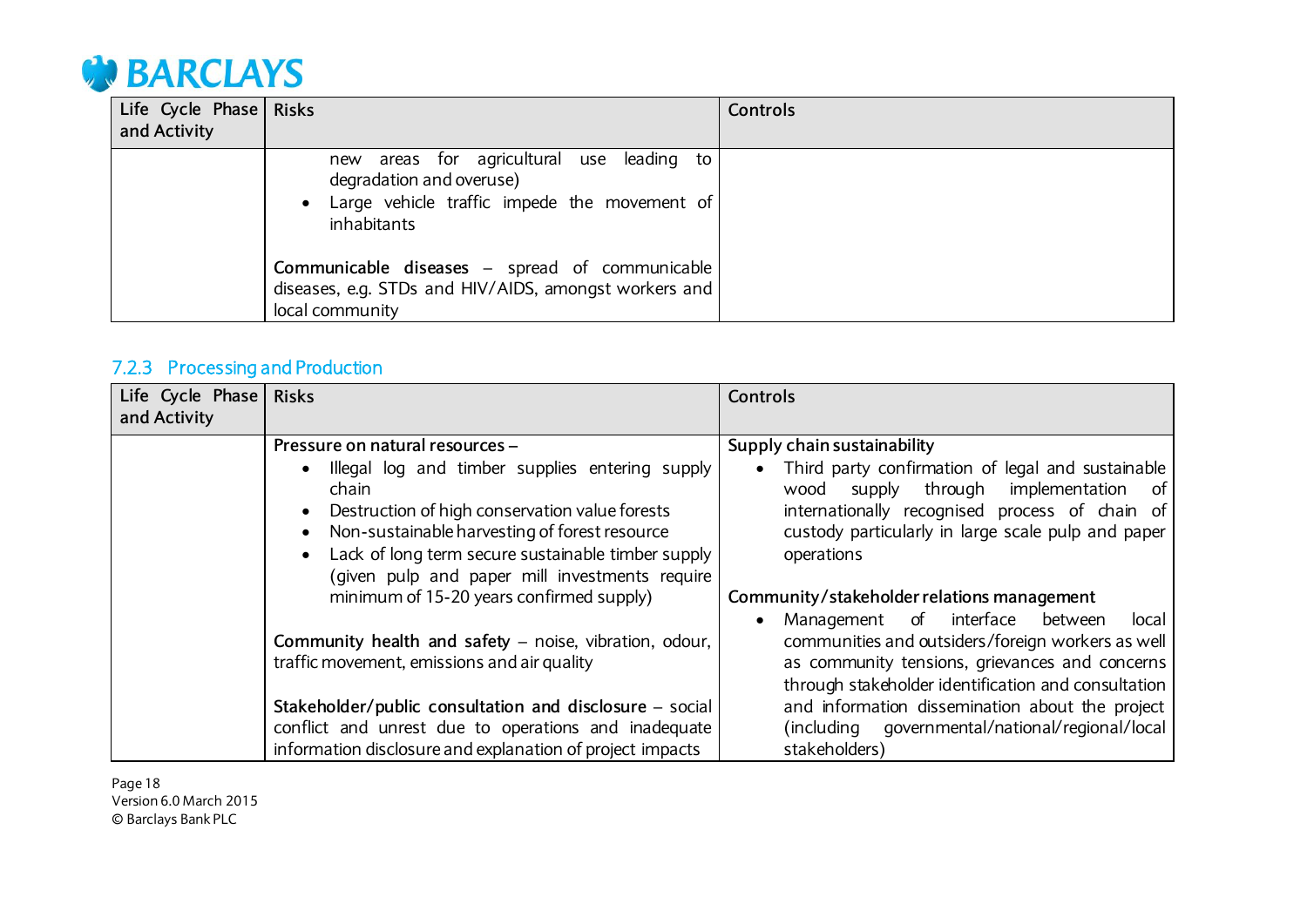

| Life Cycle Phase | <b>Risks</b>                                                                                                                                                                                                                                         | <b>Controls</b>                                                                                                                                                                                                                                                            |
|------------------|------------------------------------------------------------------------------------------------------------------------------------------------------------------------------------------------------------------------------------------------------|----------------------------------------------------------------------------------------------------------------------------------------------------------------------------------------------------------------------------------------------------------------------------|
| and Activity     |                                                                                                                                                                                                                                                      |                                                                                                                                                                                                                                                                            |
|                  | Communicable diseases - spread of diseases to local /<br>foreign populations                                                                                                                                                                         | Management of relations with NGO and national<br>$\bullet$<br>advocacy groups through consultation                                                                                                                                                                         |
|                  | Land acquisition - displacement - Loss of access<br>Land acquisition (temporary and / or permanent)<br>and resettlement - disruption to family/community<br>hierarchy / assets<br>Inadequate or inappropriate land rehabilitation and<br>restoration | Social / community baseline assessment - detailed social<br>baseline assessments to establish community profiles (e.g.<br>social hierarchy, ethnic groups, socio-cultural and religious<br>practices, skills profile) and public services / resources in a<br>project area |
|                  | Employee health and safety – employment and labour<br>standards Employment and poor labour standards, child<br>labour and Employee health and safety                                                                                                 | Community investment and development - community<br>investment (both long and short term) - health care<br>facilities, micro-finance initiatives                                                                                                                           |
|                  | Disruption of social / community cohesion and exclusion<br>of vulnerable groups                                                                                                                                                                      | Site security plans - ensure appropriate security measures<br>and awareness raising are in place                                                                                                                                                                           |
|                  | Breakdown of social networks and structures<br>Socio-economic exclusion of ethnic minorities and<br>indigenous peoples                                                                                                                               | Community health and safety plans - vaccinations and<br>awareness raising on communicable diseases                                                                                                                                                                         |
|                  | Socio-cultural tensions between local and foreign<br>workforce from influx and outflow of migrants/<br>temporary workers and attraction of seasonal                                                                                                  | Human resource policies – maximization of local<br>employment                                                                                                                                                                                                              |
|                  | residents to project area                                                                                                                                                                                                                            | Cultural heritage / archaeology management -<br>Identification, classification and protection of<br>$\bullet$                                                                                                                                                              |
|                  | Cultural / archaeological heritage - damage to /<br>destruction of cultural / archaeological sites / features                                                                                                                                        | cultural / archaeological sites in accordance with<br>the country's laws/intemational standards and<br>convention                                                                                                                                                          |
|                  | Host country governance, national economy and                                                                                                                                                                                                        | Implement "watching brief" during construction                                                                                                                                                                                                                             |

Page 19 Version 6.0 March 2015 © Barclays Bank PLC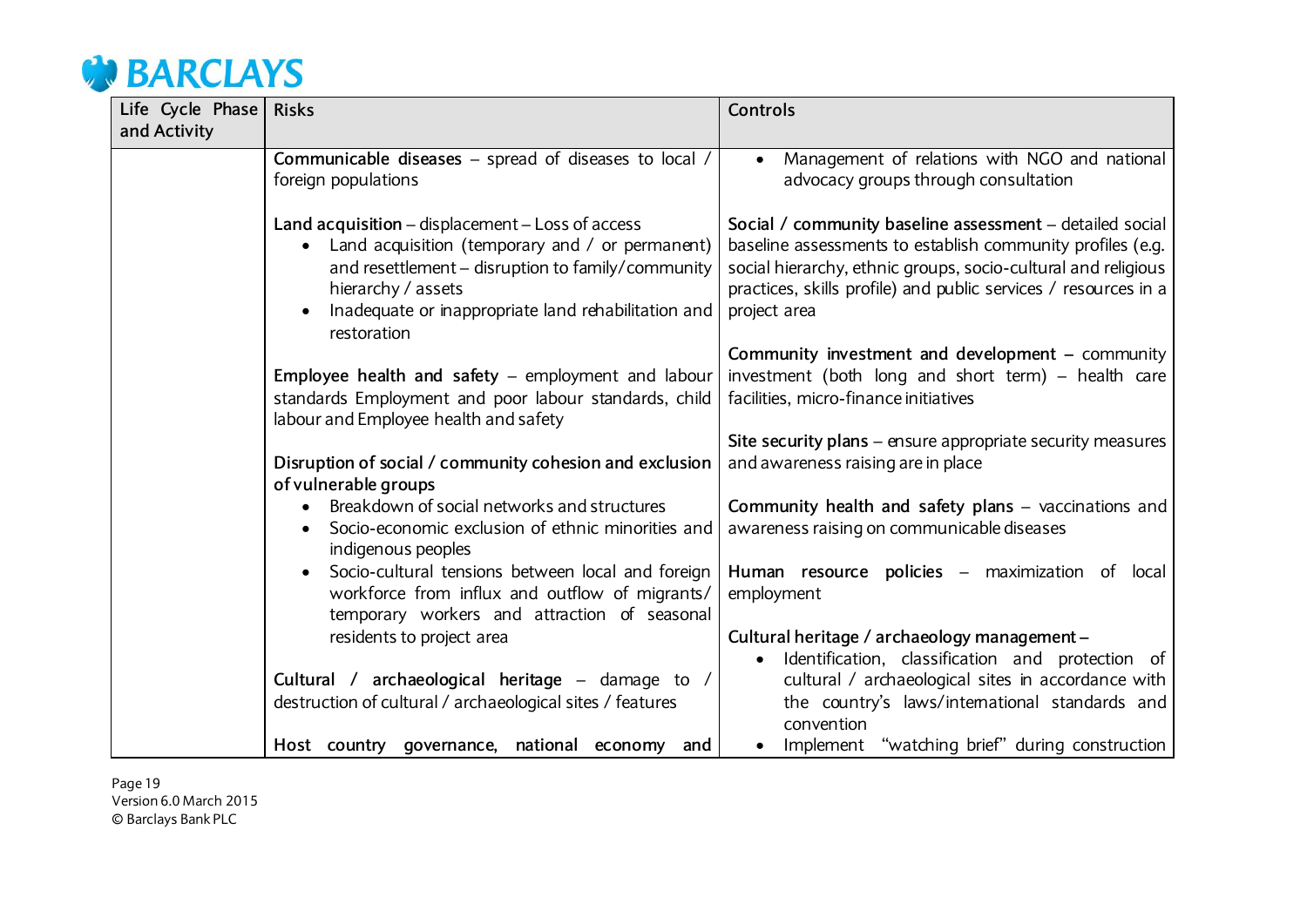

| Life Cycle Phase Risks |                                                                                                                                | <b>Controls</b>                                                                                                                            |
|------------------------|--------------------------------------------------------------------------------------------------------------------------------|--------------------------------------------------------------------------------------------------------------------------------------------|
| and Activity           |                                                                                                                                |                                                                                                                                            |
|                        | revenue transparency – local procurement and business,<br>unregulated trade, sustainable economic growth, inflation,           | activities                                                                                                                                 |
|                        | bribery, corruption and extortion                                                                                              | Partnering and supporting host Governments -                                                                                               |
|                        | Strain on infrastructure and public nuisance                                                                                   | Encourage revenue transparency<br>and<br>good<br>$\bullet$<br>governance                                                                   |
|                        | • Strain on transport networks drain on and overuse<br>of local infrastructure<br>Capacity to absorb new / foreign populations | Compliance with national /<br>regional<br>local<br>$\bullet$<br>regulations                                                                |
|                        | (supply and demand)<br>Water resources, power, health, education, housing                                                      | Resettlement and relocation management - including<br>measures for proper compensation, restoration of<br>livelihoods and living standards |
|                        | Loss of livelihood (income and employment) $-$ economic                                                                        |                                                                                                                                            |
|                        | displacement at closure- dependency on project related                                                                         |                                                                                                                                            |
|                        | jobs                                                                                                                           |                                                                                                                                            |

Page 20 Version 6.0 March 2015 © Barclays Bank PLC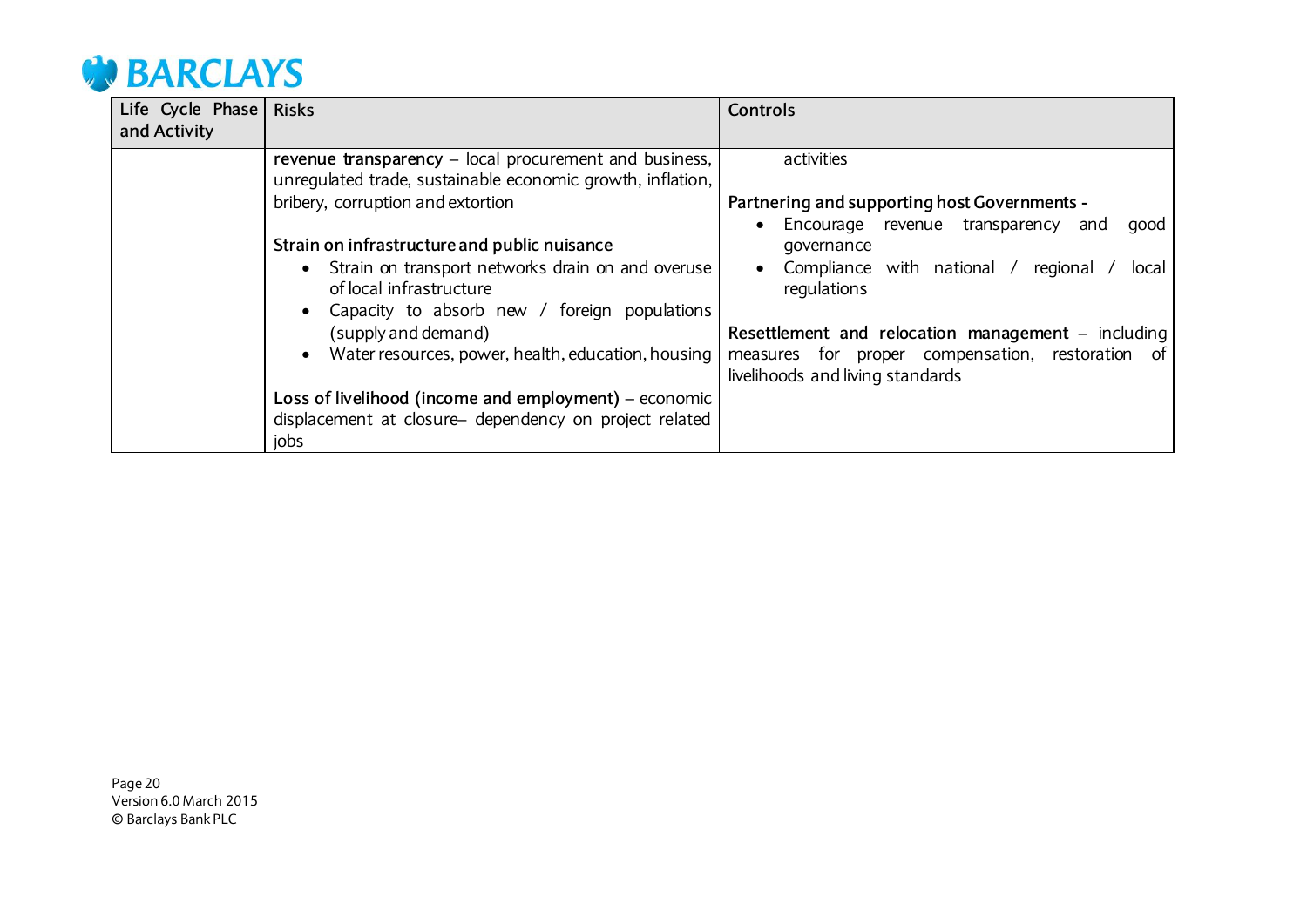

## <span id="page-20-0"></span>8. Key considerations

- 1. Does the farmer undertake activities that require authorisation from environmental regulators? If so, is the appropriate authority held?
- 2. Are high conservation value forests identified for logging? Are there plans in place to protect any protected forests that are located within a wider logging area?
- 3. Does the company or organisation responsible for management of the timber resource have certification to Forest Stewardship Council (FSC) or Pan European Forest Certification (PEFC)?
- 4. Are contents of the project and the potential impacts adequately explained to the project affected population based on appropriate procedures, including information disclosure? Is understanding obtained from the public? Are proper responses made to comments from the public and regulatory authorities?
- 5. Can the supply of logs and timber be third party verified to come from legal and sustainable sources?
- 6. For large scale processing or production facilities, has the long term secure fibre supply been confirmed by an independent third party environmental and economic assessment?
- 7. Are indigenous communities impacted as part of the development?
- 8. Has the company ever been prosecuted for environmental offences?
- 9. Is the company required to hold consents from the environmental regulator or local authority? Have current or future costs associated with complying with them been identified?
- 10. Has the site ever been used for landfill? (See Utilities and Waste Management Briefing Note)
- 11. In the harvesting or wood processing, are any nationally or internationally noted toxic chemical or hazardous substances going to be used?
- 12. For new sites or extensions to existing sites, has an Environmental Impact Assessment (ESIA) been undertaken to assess environmental impacts?
- 13. For large processing facilities, has the ESIA been assessed by an independent third party?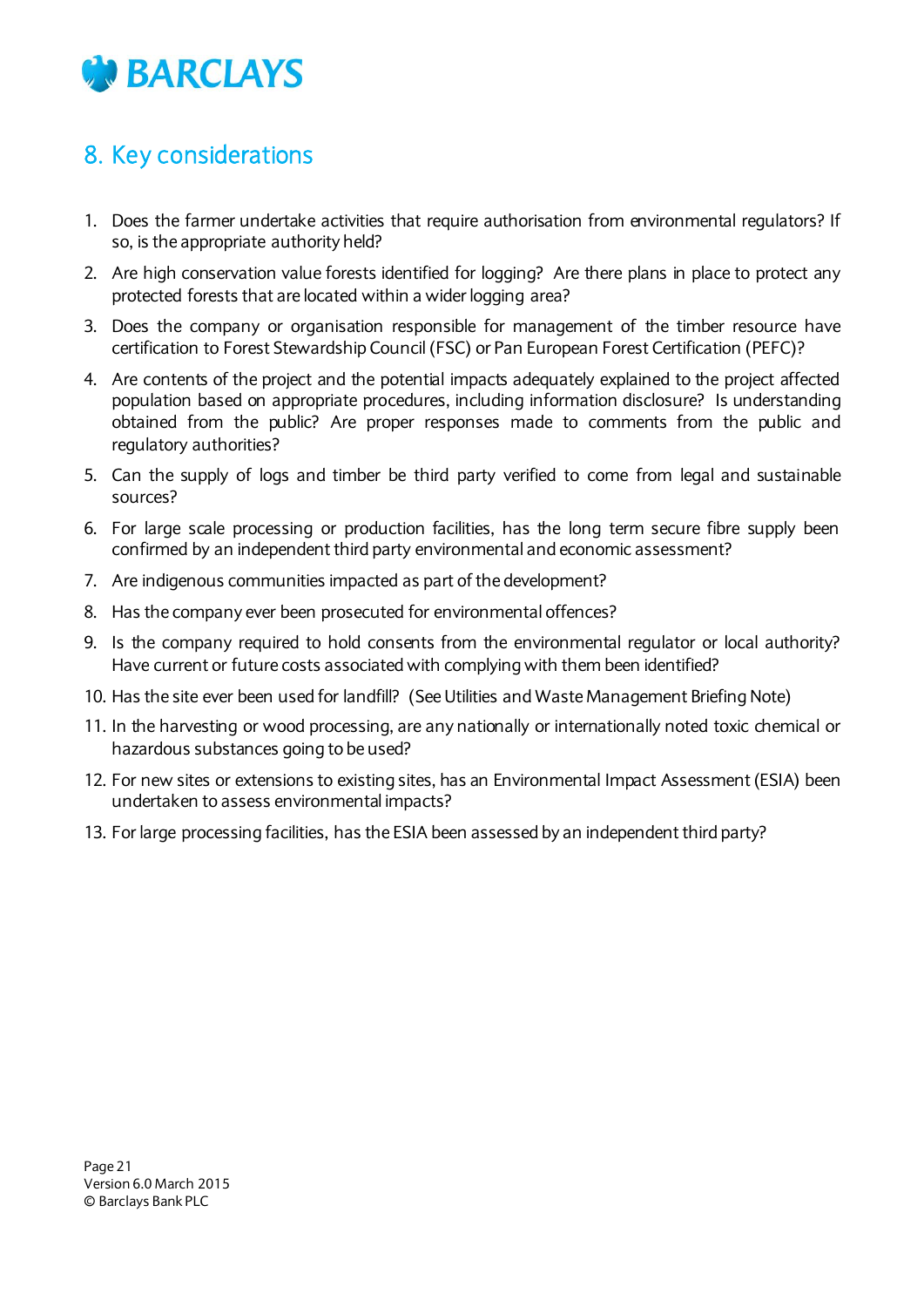## **CONTRACTE BARCLAYS**

## <span id="page-21-0"></span>9. Regulation and Best Practice

Permits, consents and licences are likely to be required for forestry and logging operations the specifics of which will depend on the relevant regulatory framework in the location of the operation/facility. In developing regions, weaker governance structures may mean that there is less stringent implementation of local controls and regulations or indeed there may be no controls at all. In such cases the project proponent should ideally adopt international environmental and social standards and industry best practice.

In the case of almost all large-scale new build, expansion and development projects an Environmental and Social Impact Assessment (ESIA) will be required particularly where project debt financing is being sought. A comprehensive ESIA undertaken to international standards allows both the project sponsor and the investors to assess the full range of potential environmental and social impacts related to a project development, operation and decommissioning. Part of the ESIA process is to design appropriate mitigation measures and to set a framework for the monitoring the performance of these measures on a long-term basis. This limits and controls compliance and remediation costs as well as long term credit and reputation risks.

For smaller scale projects and operations a full ESIA may not be required. Focused studies on particular issues of concern may however, be helpful in identifying potential environmental and social risks associated with certain project activities.

Page 22 Version 6.0 March 2015 © Barclays Bank PLC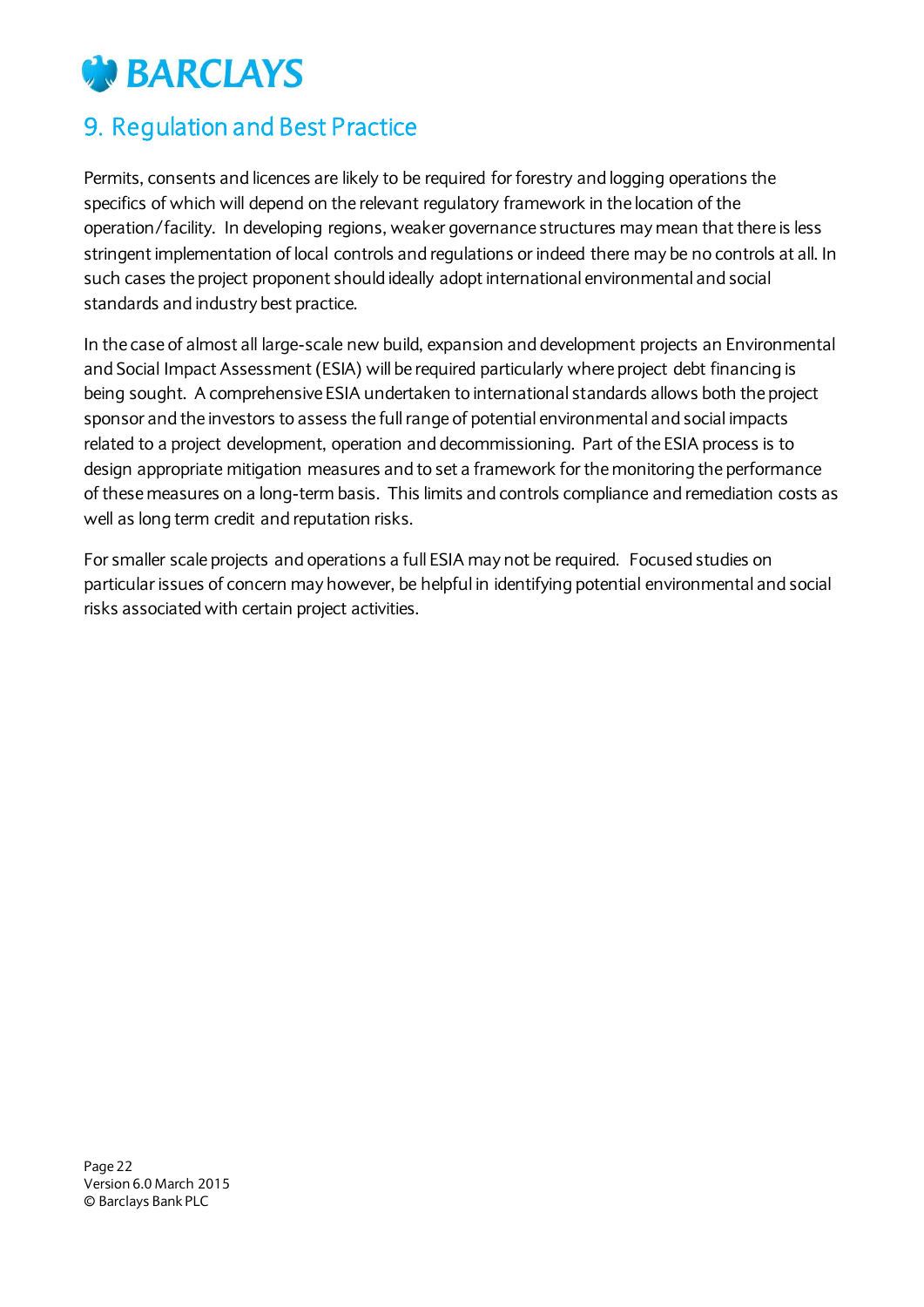

## <span id="page-22-0"></span>10. Additional resources

#### Multilateral:

- 1) [IFC Performance Standards](http://www.ifc.org/wps/wcm/connect/topics_ext_content/ifc_external_corporate_site/ifc+sustainability/publications/publications_handbook_pps)
- 2) [Global Environment Outlook Chapter 2 The State of Our Environment](http://www.unep.org/geo/pdfs/geo5/GEO5_report_full_en.pdf)
- 3) [Summary of EU Legislation regarding Water Pollution](http://europa.eu/legislation_summaries/environment/water_protection_management/)
- 4) [Summary of EU Legislation regarding Air Pollution](http://europa.eu/legislation_summaries/environment/air_pollution/)
- 5) [International Labour Organization: Mandate](http://www.ilo.org/public/english/about/mandate.htm)
- 6) [ILO's Lists of Subjects Standards have been decided upon](http://www.ilo.org/ilolex/english/subjectE.htm)-
- 7) [Security Issues and Human Rights](http://groupspaces.intranet.barclays.co.uk/sites/grouprisk/Documents/Our%20Teams/Credit%20Risk/Environmental%20Risk/Security%20Issues%20and%20Human%20Rights%20-%20Voluntary%20Principles)
- 8) [Food and Agriculture Organization for the United Nations](http://www.fao.org/home/en/)
- 9) [United Nations Economic Commission for Europe](http://www.unece.org/forests.html)
- 10) Annual Market Review of Timber Trade by UNECE and FAO
- 11) [World Business Council for Sustainable](http://www.wbcsd.org/work-program/sector-projects/sustainable-forest-products-industry.aspx) Development Forest Products Industry
- 12) [List of members of the World Business Council for Sustainable Development Forest Products](http://www.wbcsd.org/work-program/sector-projects/sustainable-forest-products-industry.aspx)  [Industry](http://www.wbcsd.org/work-program/sector-projects/sustainable-forest-products-industry.aspx)
- 13) [Forest Communicators Network \(A committee of the UNECE Timber\)](http://www.unece.org/forests/information/fcn.html)
- 14) Asian Development Bank, Handbook on Social Analysis November 2007

#### Government:

- 1) [Environment Agency UK Monitoring Guidance notes for emission levels](http://www.environment-agency.gov.uk/business/regulation/31829.aspx)
- 2) [Health and Safety Executive Noise Regulations \(complete\)](http://www.hse.gov.uk/noise/)
- 3) [Health and Safety Executive Guidance for Employers for the Control of Noise at Work](http://www.legislation.gov.uk/uksi/2005/1643/contents/made)  [Regulations 2005](http://www.legislation.gov.uk/uksi/2005/1643/contents/made)
- 4) [Air Quality Criteria for Particulate Matter Environmental Protection Agency United States](http://cfpub2.epa.gov/ncea/cfm/recordisplay.cfm?deid=87903)  [Government](http://cfpub2.epa.gov/ncea/cfm/recordisplay.cfm?deid=87903)
- 5) [Environment Canada Convention on Biologic](http://www.ec.gc.ca/habitat/default.asp?lang=En&n=7127734D-1)al Diversity
- 6) [Health Canada Guidelines on Noise in the Workplace](http://www.hc-sc.gc.ca/ewh-semt/noise-bruit/index-eng.php)
- 7) [Traffic Noise Information and Recommendations](http://www.hc-sc.gc.ca/ewh-semt/noise-bruit/commun/index-eng.php)
- 8) [Canada Labour Code Federal Law and Regulations](http://www.labour.gc.ca/eng/resources/laws/index.shtml)

#### Industry Association:

- 9) [Forest Stewardship Council](https://ic.fsc.org/index.htm)
- 10) High Conservation Value Resource Network
- 11) [Pan European Forest Certification](http://www.pefc.co.uk/)
- 12) [Roundtable on Sustainable Palm Oil](http://www.rspo.org/)
- 13) [Roundtable on Responsible Soy](http://www.responsiblesoy.org/)
- 14) [Sustainable Forestry Initiative](http://www.sfiprogram.org/)
- 15) [Forest Product Association of Canada](http://www.fpac.ca/index.php/en/)
- 16) [Programme for the Endorsement of Forest Certification Schemes](http://www.pefc.co.uk/)
- 17) American Forest & Paper Association

Page 23 Version 6.0 March 2015 © Barclays Bank PLC